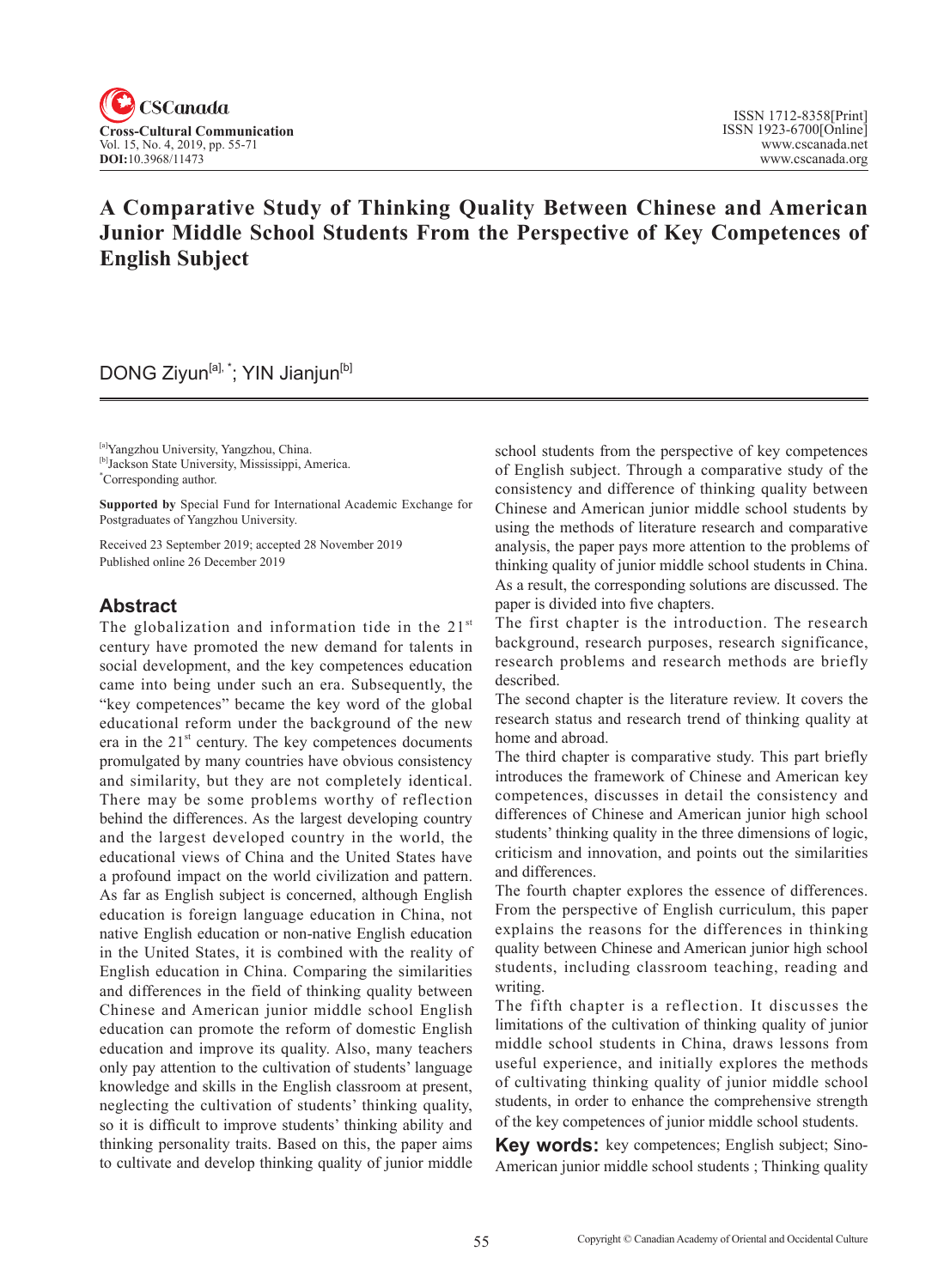Dong, Z. Y., & Yin, J. J. (2019). A Comparative Study of Thinking Quality Between Chinese and American Junior Middle School Students From the Perspective of Key Competences of English Subject. *Cross-Cultural Communication, 15*(4), -71. Available from: http//www.cscanada.net/index.php/ccc/article/view/11473 DOI: http://dx.doi.org/10.3968/11473 

#### **1. INTRODUCTION**

As an introductory part, this chapter will firstly present the background of the research. Then the purpose of this research, significance of the study and methods of the study will be put forth. In the end, questions of the study will be generally presented.

## **1.1 Background of the Study**

In 2014, the Ministry of Education formally put forward the concept of "To develop the key competences of Chinese students ", which is an urgent topic that needs to enhance Chinese international competitiveness in terms of education, and the "key competences system" has become the top-level design to promote quality education in an all-round way and lead the curriculum reform of various disciplines into the "connotative" development. The key competences needs to be integrated into the subject curriculum, take the subject curriculum as the carrier, and materialize in the subject education. If the key competences is the top-level design of educational reform in various regions and countries, then the key competences of the discipline is the bridge between the top-level design and educational practice.

Junior high school is an important stage in the process of students' English learning. How to better cultivate the thinking quality of middle school students in English subject has become an issue of widespread concern in the society. The key competences of English subject includes four dimensions: language ability, thinking quality, cultural consciousness and learning ability, which reflect the requirements of language ability and cultural awareness unique to the connotation of English subject. The cultivation of thinking quality is one of the important goals of English teaching in middle schools, and it has attracted much attention as an important part of key competences. In the context of examination-oriented education, which emphasizes knowledge, neglects culture, and falsely increases the enrollment rate, it is necessary to draw lessons from the very inclusive success of the United States in this regard, take its essence, and enhance the thinking quality of domestic junior middle school students, so as to cultivate the comprehensive strength of the key competences of English subject.

## **1.2 Purpose of the Study**

The paper explores the ways of cultivating the thinking quality of Chinese and American junior high school students under the key competences of English subject, draws lessons from the successful experience of the cultivation of American junior high school students' thinking quality, makes up for the shortcomings of the current domestic middle school thinking quality cultivation, and breaks its limitations, so as to enhance the thinking quality of junior high school students.

## **1.3 Significance of the Study**

Comparing the similarities and differences in the field of thinking quality between Chinese and American junior middle school English education benefits to promote the reform of domestic English education and improve its quality, theoretical significance and Practical significance included.

### **1.3.1 Theoretical Significance**

Through the analysis, collation and summary of the relevant literature on the key competences of English subject and the thinking quality of Chinese and American junior high school students, the research context of the relevant theory is informative. It enriches the research on the thinking quality of junior high school students, compares the similarities and differences of logical thinking, critical thinking and innovative thinking between China and the United States, and draws lessons from each other, so as to provide reference for Chinese English subjects on the theory of thinking quality. It provides a reference for the study of students' thinking quality in the later stage.

### **1.3.2 Practical Significance**

A comparative study of the similarities and differences of thinking quality between Chinese and American junior high school students, summing up practical teaching experience to solve practical problems, to provide help for front-line middle school English teachers; Through the comparative study, the researcher deepens the understanding of thinking quality, which is beneficial to the improvement of personal key competences, educational ability, teaching skills, and the transformation of domestic English teaching thinking, as well.

## **1.4 Methods of the Study**

The paper compares the consistency and differences of Chinese and American junior high school students' thinking quality, including logic, criticism and innovation, and points out the similarities and differences. This paper discusses the reasons for the differences and draws lessons from the advantages to make up for the shortcomings of the thinking quality education of domestic junior high school students.

The method of literature research mainly refers to collecting, identifying and sorting out documents, and forming a method of scientific understanding of facts through the study of documents. In this study, through the literature research method, we can have a basic understanding of the current research situation, and deepen the understanding of the relevant research content, and then form the basic framework of this research.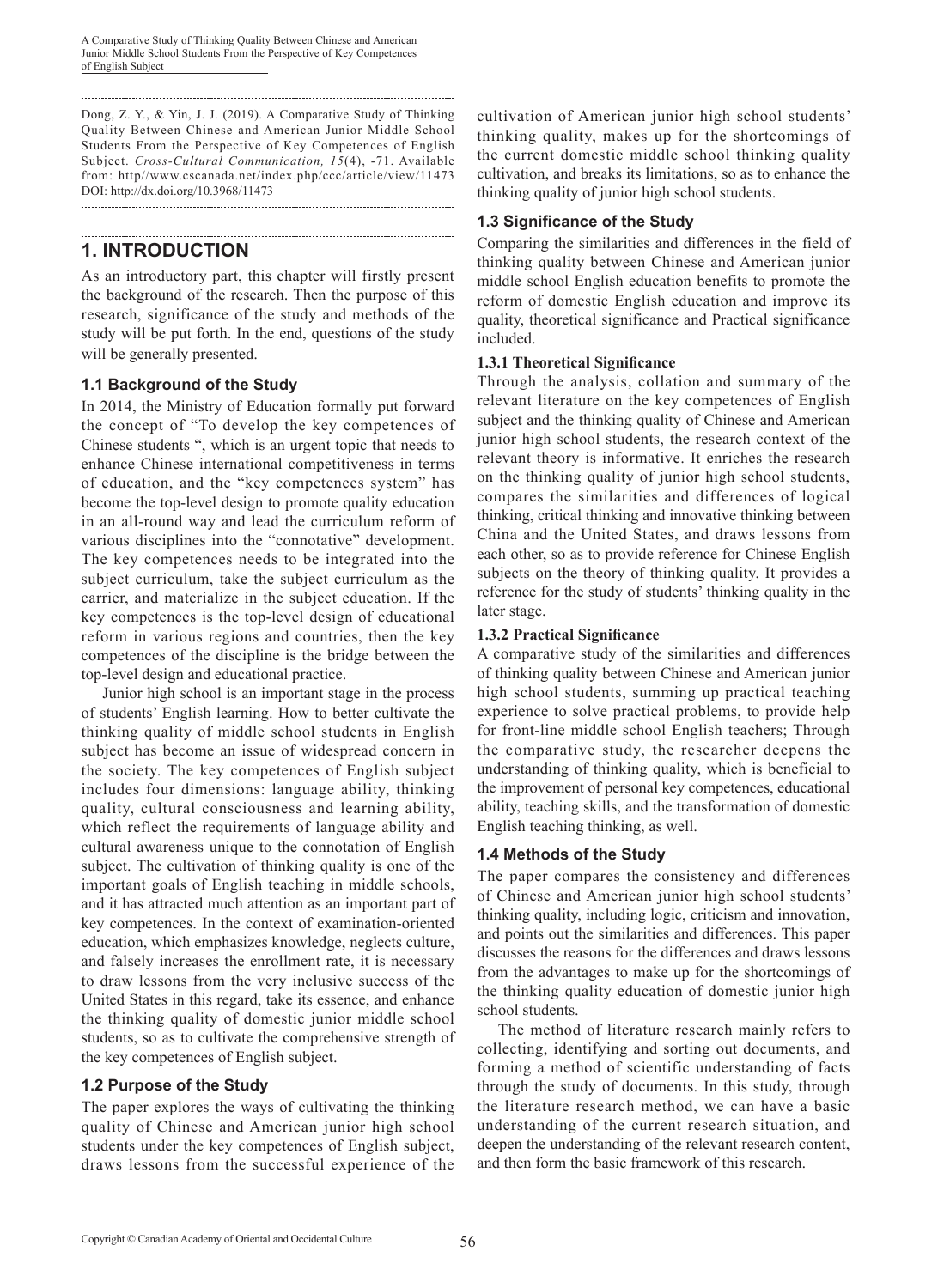The method of comparison mainly refers to the method of comparing the relevant objective things in order to understand the essence and law of things and make a correct evaluation. In this study, through the carding and systematic comparison of the thinking quality of Chinese and American junior high school students, this paper finds out the similarities and differences of Chinese and American junior high school students' thinking quality from the perspective of subject English key competences, and tries to analyze the reasons behind the similarities and differences. In order to add new theoretical resources for researchers in related fields. In terms of attribute, this study is a comprehensive comparison rather than a single comparison; in time and space, this study belongs to horizontal comparison; in goal orientation, it not only compares the similarities of thinking quality between Chinese and American junior high school students, but also compares the differences between Chinese and American junior high school students. In the nature of comparison, this study belongs to qualitative comparison.

### **1.5 Questions of the Study**

 (1) what are the similarities and differences in the thinking quality of Chinese and American junior high school students from the perspective of key competences of English subject?

 (2) what are the problems and reasons for the thinking quality of domestic junior high school students?

 (3) what are the strategies for cultivating junior high school students' thinking quality under the key competences of English subject?

# **2. LITERATURE REVIEW**

This chapter will provide an overview of the literature concerning thinking quality both at home and abroad in detail.

In the process of combing literature, the author uses "key competences" and "thinking quality" and other related words as keywords, and searches the relevant researches from 2000 to 2019 in "CNKI Chinese Journal full-text Database" "Reading Show Academic Resource Database". It is found that the related research results of key competences sprung up like bamboo shoots after a spring rain from 2016 to now, which indicates that key competences has gradually become the focus of international education issues. Thinking quality refers to the ability and level of thinking in logic, criticism, creativity and so on" (Ministry of Education, 2017), which is of great significance to the development of individual thinking.

### **2.1 Previous Researches on Thinking Quality at Home and Abroad**

**2.1.1 Previous Researches on Thinking Quality Abroad**  The researches on thinking quality abroad began in the psychological field in the Soviet Union. Some psychologists (Smirnov et al. , 1957; Bogoslovsky, 1979) emphasized the creati- vity, complexity and flexibility of human thinking. Guilford (1991) also paid his attention to thinking quality and put forth theories on divergent thinking. He concluded the components of divergent thinking as sensitivity, fluency, flexibility, elaboration, originality and redefinition. These researches and theories laid a foundation for the following studies and inspired more scholars to look into thinking quality. One of the suggestions made by Bruner (1982) on education is discovery learning, which encourages students to find out problems and solve the problems by themselves. This teaching practice can develop students' habit of thinking independently and creatively. With the spread of the theory of multiple intelligence by Gardner (1999), a new point of view on intelligence and thinking was fully explored. Different qualities of thinking gradually arouse the awareness and interest of more educational experts. Sternberg (1996) carried out a series of educational experiments, in which three thinking modes are developed separately and obvious achievements were gained. These researches brought revolutions to education, especially the way of viewing and developing human thinking and thinking quality. All these theories and practice contributed to the researches and findings made in recent years. On the basis of them, recently more researches on thinking quality have been carried out, with more theories brought forward and more teaching strategies provided. William (1972) came up with Cognitive-Affective-Interaction Theory to improve creativity of students' thinking. Among these researches on thinking quality, quite a large number of studies were launched in language learning, particularly in English teaching and learning. There followed studies on students' specific thinking qualities, such as creativity and criticalness. Cheng (2010) emphasized the necessity of inspiring students' in China to use their own thinking and teaching then creative thinking skills and problem solving methods. Hui and Yuen (2010) studied association between creativity and English language teaching and showed benefits of teaching creativity to Asian students. Aloqaili (2001) proved the relationship between reading comprehension and critical thinking and took the schema theory as the premise of this relation. These studies have characteristics of their own, which provide inspirations to the study on thinking quality in our country. However, few of them explored the cultivation of thinking quality in comparing the similarities and differences in the field of thinking quality between Chinese and American junior middle school English education.

### **2.1.2 Previous Researches on Thinking Quality at Home**

In terms of thinking quality, domestic experts and scholars have also done lots of researches. Yao Guizhao (2007) pointed out that task-based teaching can be used to guide students to carry out critical reading, promoting the gradual improvement of students' problem-solving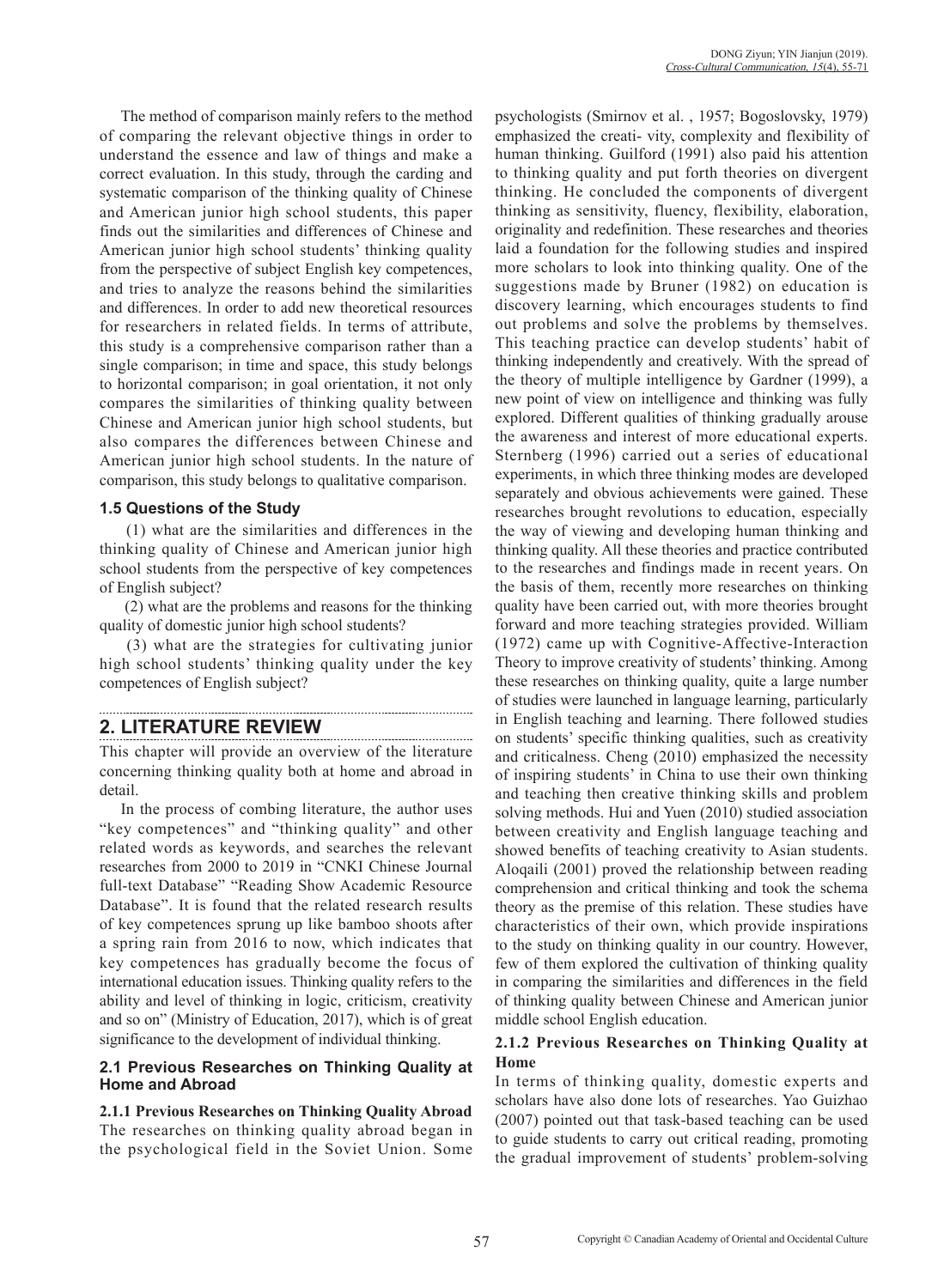ability based on tasks; Ai Jun (2010) believed that the improvement of thinking quality cannot ignore the differences between English and Chinese ways of thinking; Ke Jiangning (2010) pointed out that we should attach importance to students' innovative thinking and advocate that teachers teach in all English to create a positive language environment for students; Li Yingxin and Sun Yan (2011) considered that critical thinking is the key accomplishment that college students should focus on. The ways to cultivate critical thinking quality is to create a good classroom environment, organize students' discussions and debates, teachers reflect in time and adopt a variety of evaluation methods; Li Hongling (2013) took the innovative thinking quality of college students as the breakthrough point, and pointed out that it is necessary to integrate the teaching mode and adopt a variety of teaching methods, through creating different situations, organizing students to discuss and debate, timely inspiration and guidance is necessary, as well; Yan Jiaolan (2014) put forward the cultivation of thinking quality by means of renewing teachers' ideas and set up curriculum reasonably, improving teaching methods and evaluation methods, guiding students' divergent thoughts; Gong Yafu (2015) pointed out English education in primary and secondary schools can cultivate students' correct thinking quality through teaching contents, in this way, it is possible to promote students to develop positive personal strength and virtue; Chen Lin (2016) pointed out that the development of thinking quality is one of the main goals of cultivating the key competences of English subjects. Only by effectively carrying out teaching activities to promote the development of students' thinking quality in the process of teaching, so as to achieve English teaching objectives successfully; Song Xiaoying (2016) pointed out that the way of asking questions in class needs to be changed, and questions should be set openly by teachers, striving to achieve the improvement of students' thinking quality in the competition between group discussions and debates; Chen Lisshuang (2018) advocated the design of opening thinking tasks, carried out speculative thinking activities and set up creative thinking homework is indispensable for cultivating thinking quality.

All these recent studies have taken notice of the close relationship between English learning and improvement of thinking quality. It can be proved that thinking quality can be cultivated in the process of learning English,. Most of them are lack of investigation on facts of students' thinking or ignore teachers' abilities of cultivating thinking quality. Therefore, there is necessity for more thorough and intensive researches in cultivating thinking quality, which is the significance of this study, so what is worth exploring is how to compare the similarities and differences in the field of thinking quality between Chinese and American junior middle school English education.

### **3. COMPARATIVE STUDY**

The third chapter is comparative study, briefly introduces the framework of Chinese and American key competences, consistency &differences included, refers to key competences of English subject, discusses in detail the consistency and differences of Chinese and American junior high school students' thinking quality in the three dimensions of logic, criticism and innovation by means of literature research and comparative method with a survey, and points out the similarities and differences.

#### **3.1 Comparison of Key Competences Between China and the United States**

#### **3.1.1 Chinese Key Competences**

The term "key competences" was originally an "imported product". In 1997, the Organization for Economic Cooperation and Development (OECD) tried to define "competences". In 2003, the term "key competences" emerged in the report "Key Competences for a Successful Life and a Healthy Society" released by OECD. As the word "key competences" appears frequently in the major international research reports, the word has gradually become popular in China and become a hot topic of research. The key competences of students' development mainly refers to the necessary character and key ability that students should possess and can meet the needs of lifelong development and social development (Chen, 2016).

Almost each country all over the world has put forward the need to train people with all-round development in 21st century. In May 2013, China began to study the key competences of Chinese students. After more than three years, a press conference on the research results of the key competences of Chinese students was held on September 13, 2016, which including three major areas, six literacy and eighteen key points has been fully announced (see Figure 1 and Table 1). The three aspects: cultural foundation, independent development and social participation. Cultural foundation contains humanistic background and scientific spirit, independent development includes learning to study and healthy life, social participation includes responsibility and practical innovation. There is also the inclusive relationship between the lower position: humanistic spirit includes humanistic accumulation, humanistic feelings and aesthetic taste, scientific spirit includes rational thinking, critical questioning and the courage to explore, and learning to study includes happy learning, diligent reflection and information consciousness. Healthy life includes cherishing life, sound personality and selfmanagement, responsibility includes social responsibility, national identity and international understanding, practical innovation includes labor consciousness, problem solving and technical application.

From the literal excavation, it is not difficult to see that every kind of competences is inseparable from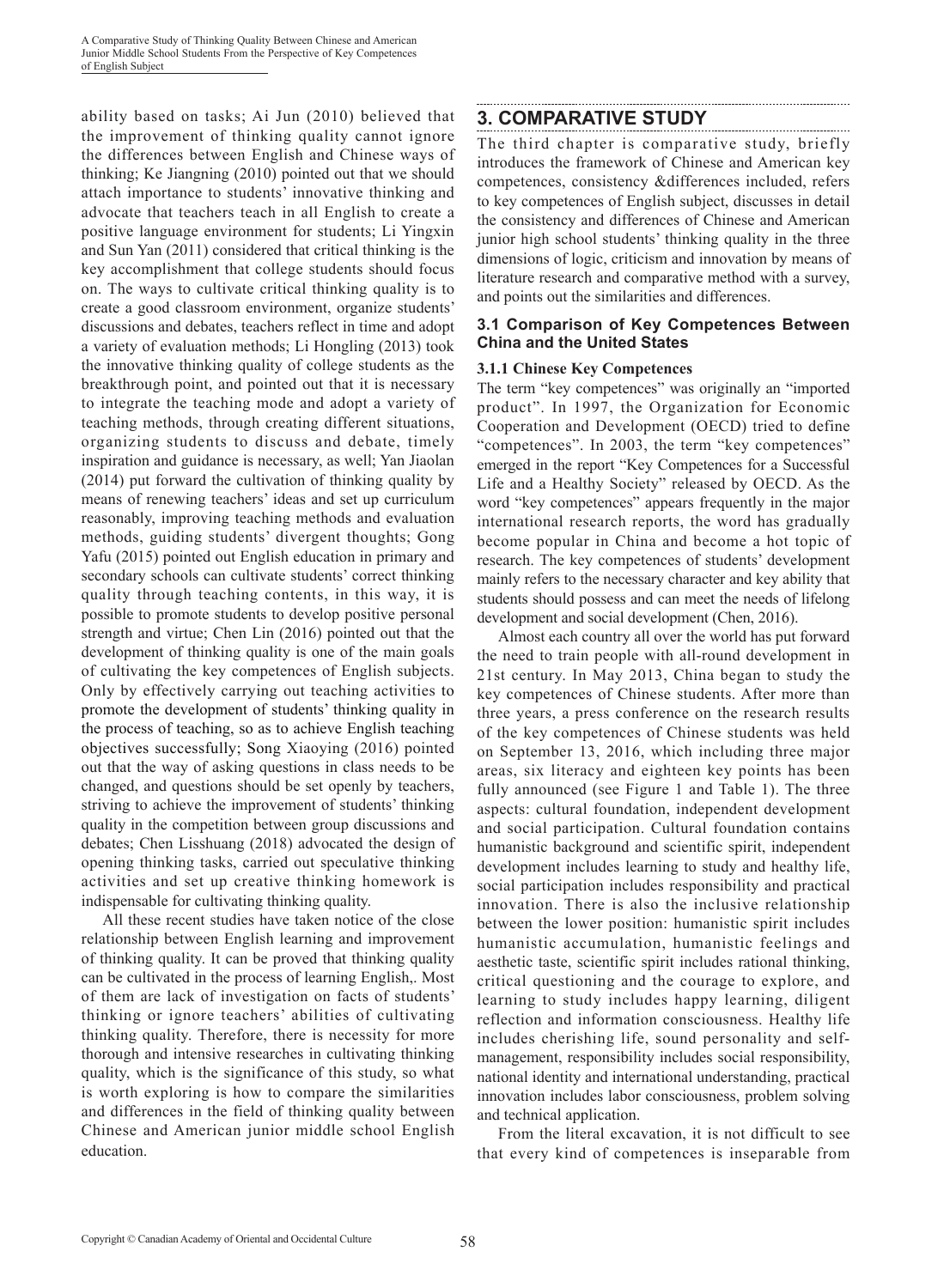the "thinking quality "the most important thing of scientific spirit is to seek truth. Humanistic connotation is not formed by reciting knowledge, but by judgment and evaluation in understanding. Learning to study is the process of obtaining the optimal learning scheme; responsibility is ostensibly a personality characteristic, but it must be based on the understanding and rational thinking of responsibility, otherwise there may be blind collectivist behavior. Innovation is not the pursuit of difference, but based on the in-depth study of the nature of things and the grasp of the law. Therefore, no matter which version of the core literacy expression, "thinking quality" is the core of the key competences.

Student development consists of two aspects, mental and physical. The mind is divided into academic and nonacademic, the academic is divided into knowledge and

**Table 1 Chinese Key Competences**

ability, and knowledge is divided into the knowledge obtained by the examination and the knowledge that can not be tested. Therefore, from the perspective of balanced development, Chinese key competences framework contains more comprehensive elements.



| <b>Dimension</b> | <b>Key</b><br>competences          | <b>Basic points</b>                    | Main performance description                                                                                                                                                                                                                                                                                                                                                                                                                    |  |  |  |  |  |  |
|------------------|------------------------------------|----------------------------------------|-------------------------------------------------------------------------------------------------------------------------------------------------------------------------------------------------------------------------------------------------------------------------------------------------------------------------------------------------------------------------------------------------------------------------------------------------|--|--|--|--|--|--|
|                  | Humanistic feelings<br>connotation | Humanistic<br>accumulation             | The key point is to have the accumulation of basic knowledge and achievements in the field<br>of humanities at all times and at home and abroad, and to understand and master the cognitive<br>and practical methods contained in humanistic thinking.                                                                                                                                                                                          |  |  |  |  |  |  |
|                  |                                    |                                        | Humanistic The focus is on being people-oriented, respecting and safeguarding human dignity and value,<br>and being concerned about human survival, development and well-being.                                                                                                                                                                                                                                                                 |  |  |  |  |  |  |
| Cultural         |                                    | Aesthetic<br>interest                  | The key point is to have the accumulation of artistic knowledge, skills and methods, to<br>understand and respect the diversity of culture and art, to have the consciousness and basic<br>ability to discover, perceive, appreciate and evaluate beauty, and to have a healthy aesthetic<br>value orientation. Have the interest and consciousness of artistic expression and creative<br>expression, can expand and sublimate beauty in life. |  |  |  |  |  |  |
| foundation       | Scientific<br>spirit               | Rational<br>thinking                   | The key point is to advocate true knowledge, to understand and master the basic scientific<br>principles and methods, to respect facts and evidence, to have empirical consciousness and<br>rigorous attitude towards knowledge. The logic is clear, can use the scientific way of thinking<br>to understand things, solve problems, guide behavior and so on.                                                                                  |  |  |  |  |  |  |
|                  |                                    | Critical<br>questioning                | The key point is, have the problem consciousness; can think independently, judge<br>independently; think carefully, can analyze the problem from many angles and dialectically,<br>make choices and decisions, and so on.                                                                                                                                                                                                                       |  |  |  |  |  |  |
|                  |                                    | explore                                | H a v e the The key point is to have curiosity and imagination, to be able to overcome difficulties, to<br>courage to have an unremitting spirit of exploration, to be able to try boldly, to actively seek effective<br>solutions to problems, and so on.                                                                                                                                                                                      |  |  |  |  |  |  |
|                  | learn                              | Be happy to<br>learn and learn<br>well | The key point is, can correctly understand and understand the value of learning, have a<br>positive learning attitude and strong interest in learning, can develop good learning habits,<br>master suitable learning methods; Be able to learn independently, have the consciousness and<br>ability of life-long learning and so on.                                                                                                            |  |  |  |  |  |  |
| Independent      |                                    | Learn to Diligent in<br>reflection     | The key point is to have the consciousness and habit of examining their own learning state,<br>be good at summing up experience, and be able to choose or adjust learning strategies and<br>methods according to different situations and their own reality.                                                                                                                                                                                    |  |  |  |  |  |  |
| development      |                                    | consciousness                          | The key point is to obtain, evaluate, identify and use information consciously and effectively;<br>Information to have the ability of digital survival, to actively adapt to the development trend of social<br>informatization such as "Internet $+$ ", and to have the understanding of network ethics and<br>information security.                                                                                                           |  |  |  |  |  |  |
|                  | Healthy life<br>Cherish life       |                                        | The key points are to understand the meaning and value of life, to have safety consciousness<br>and self-protection ability, to master suitable exercise methods and skills, and to develop<br>healthy and civilized behavior habits and way of life, and so on.                                                                                                                                                                                |  |  |  |  |  |  |
|                  |                                    | Basic points                           | Main performance description                                                                                                                                                                                                                                                                                                                                                                                                                    |  |  |  |  |  |  |
| Dimension        | K<br>e<br>Competences              | S o u n d<br>y personality             | The point is, have positive psychological quality, self-confidence and self-love, tough and<br>optimistic; have self-control, can adjust and manage their own emotions, have the ability to<br>resist setbacks and so on.                                                                                                                                                                                                                       |  |  |  |  |  |  |
|                  |                                    | S<br>e<br>management                   | The key point is to be able to correctly understand and evaluate the self; choose the appropriate<br>development direction according to their own personality and potential; rationally allocate and<br>use time and energy; have the continuous action power to achieve the goal and so on.                                                                                                                                                    |  |  |  |  |  |  |

To be continued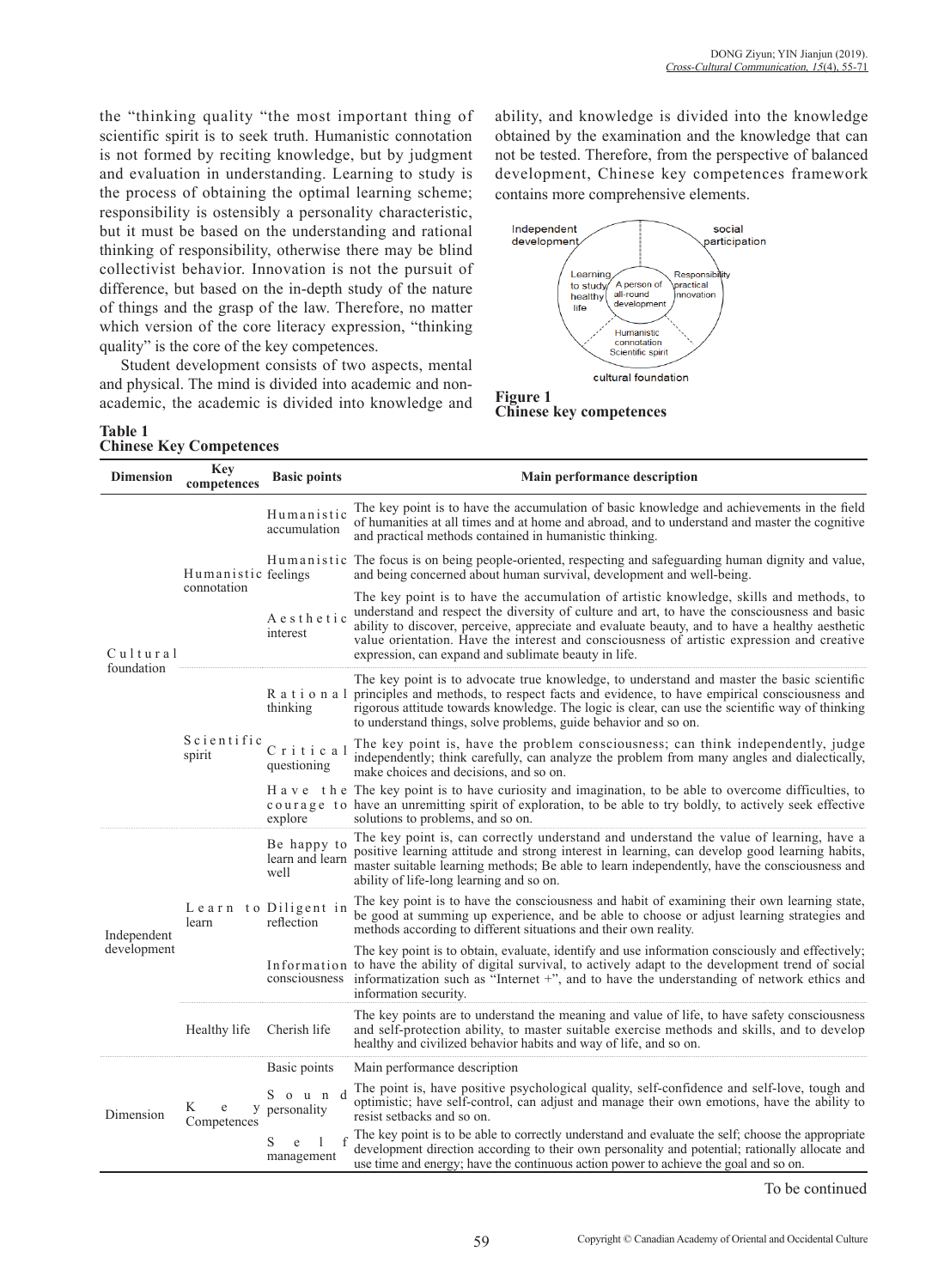A Comparative Study of Thinking Quality Between Chinese and American Junior Middle School Students From the Perspective of Key Competences of English Subject

#### Continued

| <b>Dimension</b>        | <b>Key</b><br>competences | <b>Basic points</b>                 | Main performance description                                                                                                                                                                                                                                                                                                                                                                                                                                                                                                                                                                                                                                                                                                                                                                                                                                                                      |
|-------------------------|---------------------------|-------------------------------------|---------------------------------------------------------------------------------------------------------------------------------------------------------------------------------------------------------------------------------------------------------------------------------------------------------------------------------------------------------------------------------------------------------------------------------------------------------------------------------------------------------------------------------------------------------------------------------------------------------------------------------------------------------------------------------------------------------------------------------------------------------------------------------------------------------------------------------------------------------------------------------------------------|
|                         |                           |                                     | The key point is, self-respect and self-discipline, civilized politeness, honesty and friendliness,<br>leniency and kindness; filial piety and respect, gratitude; enthusiasm for public welfare and<br>voluntary service, dedication, team consciousness and mutual help spirit; Be able to take the<br>S o c i a 1 initiative, perform their duties, be responsible to themselves and others, be able to distinguish<br>responsibility right from wrong, have a sense of rules and the rule of law, actively perform civil obligations,<br>exercise civil rights rationally, advocate freedom and equality, and maintain social fairness and<br>justice. Love and respect nature, with a green lifestyle and sustainable development concepts<br>and actions.                                                                                                                                   |
| Social<br>participation | Responsibility            | National<br>identity                | The key point is to have national consciousness, understand the history of national conditions,<br>identify with national identity, and be able to consciously defend national sovereignty, respect<br>and interests; Have cultural self-confidence, respect the outstanding civilization achievements<br>of the Chinese nation, can spread and carry forward the excellent traditional Chinese culture<br>and socialist advanced culture; Understand the history and glorious tradition of the Communist<br>Party of China, have the consciousness and action of loving and supporting the Party; We<br>should understand, accept and consciously practice the core socialist values, share the common<br>ideal of socialism with Chinese characteristics, and have the belief and action to unremittingly<br>strive for the great rejuvenation of the Chinese nation, Chinese Dream, and so on. |
|                         |                           | International<br>understanding      | The key point is to have a global awareness and open mind, to understand the process of<br>human civilization and the dynamics of world development, to respect the diversity and<br>differences of multiculturalism in the world, and to actively participate in cross-cultural<br>exchanges. Pay attention to the global challenges facing mankind and understand the<br>connotation and value of the community with a shared future for mankind.                                                                                                                                                                                                                                                                                                                                                                                                                                               |
|                         | innovation                | PracticalL a b o r<br>consciousness | The key point is to respect labor, have a positive labor attitude and good working habits, have<br>the ability of hands-on operation, and master certain labor skills. In the active participation in<br>housework, productive labor, public welfare activities and social practice, have the consciousness<br>of improving and innovating the way of labor and improving labor efficiency; Have the<br>consciousness and action to create life and achieve life through honest and legal work.                                                                                                                                                                                                                                                                                                                                                                                                   |
|                         |                           | Basic points                        | Main performance description                                                                                                                                                                                                                                                                                                                                                                                                                                                                                                                                                                                                                                                                                                                                                                                                                                                                      |
| Dimension               | K<br>e                    | Problem<br>y solving                | The key point is to be good at finding and asking problems, have the interest and enthusiasm<br>to solve problems, be able to choose reasonable solutions according to specific situations and<br>physical conditions, and have the ability to act in complex environments.                                                                                                                                                                                                                                                                                                                                                                                                                                                                                                                                                                                                                       |
|                         | Competences               | application                         | The key point is to understand the organic relationship between technology and human<br>Technology civilization, to have the interest and willingness to learn and master technology, to have<br>engineering thinking, to transform ideas and solutions into tangible goods, or to improve and<br>optimize existing objects, and so on.                                                                                                                                                                                                                                                                                                                                                                                                                                                                                                                                                           |

#### **3.1.2 American Key Competences**

The United States does not have the expression of key competences, which roughly corresponds to the development of future skills, which is related to the national conditions of the United States. In 2002, the 21st Century skills Alliance constructed the system of skills in the 21st century. On the basis of extensive surveys and striving for public opinion, the key skills are locked in three major areas: learning and innovation skills, life and vocational skills, information media and technical skills. The poor results of the US PISA test in 2003 became the ignition line to further accelerate the research on key skills, and the United States finally released a revised version of the "21st Century skills" Framework in 2007. The elements and structure of the framework are clearly and systematically presented (Figure 2).

The framework of American skills in the 21st century is rainbow-shaped as a whole. The framework is hierarchical and complete, including three parts: 21st century skills, core subjects and topics, and four support systems. The logic of the three parts lies in: the outermost learning and innovation skills, life and vocational skills, information media and technical skills are the training objectives, learning results, core skills, equivalent to the positioning of Chinese key competences; The core subject and theme of the inner layer is the acquired subject knowledge and literacy, which is the foundation, process and bridge of the outermost skill training, and the bottom has been the four support systems, which is the way and guarantee that the skills can be effectively implemented in the 21st century. As a result, the three parts by the low and high, interlinked, a comprehensive overall, systematic and clear composition of the 21st century skills framework.

American future skills can be expressed in six C. The first two are critical thinking and creative thinking. There must be criticism before creation, so in case of trouble, a criticism is approved first. In this process, various different views burst out and collide with new sparks, which is similar to Chinese idea of not breaking or standing. Innovation must first form a pluralistic atmosphere that allows different people to have different ideas. The next two Cs were extracted by Americans in the course of their discussions. Now the society is a flat society, which requires people in the society to have the ability of teamwork, now the learning is more emphasis on a team learning, group learning. Teamwork is actually two basic things: one is how to communicate, and the other is how to cooperate. So these two future skills are communication and collaboration. These four competences are often referred to as the four key competences of the 21st century.

There are also two abilities that roughly correspond to social participation in the framework of Chinese students'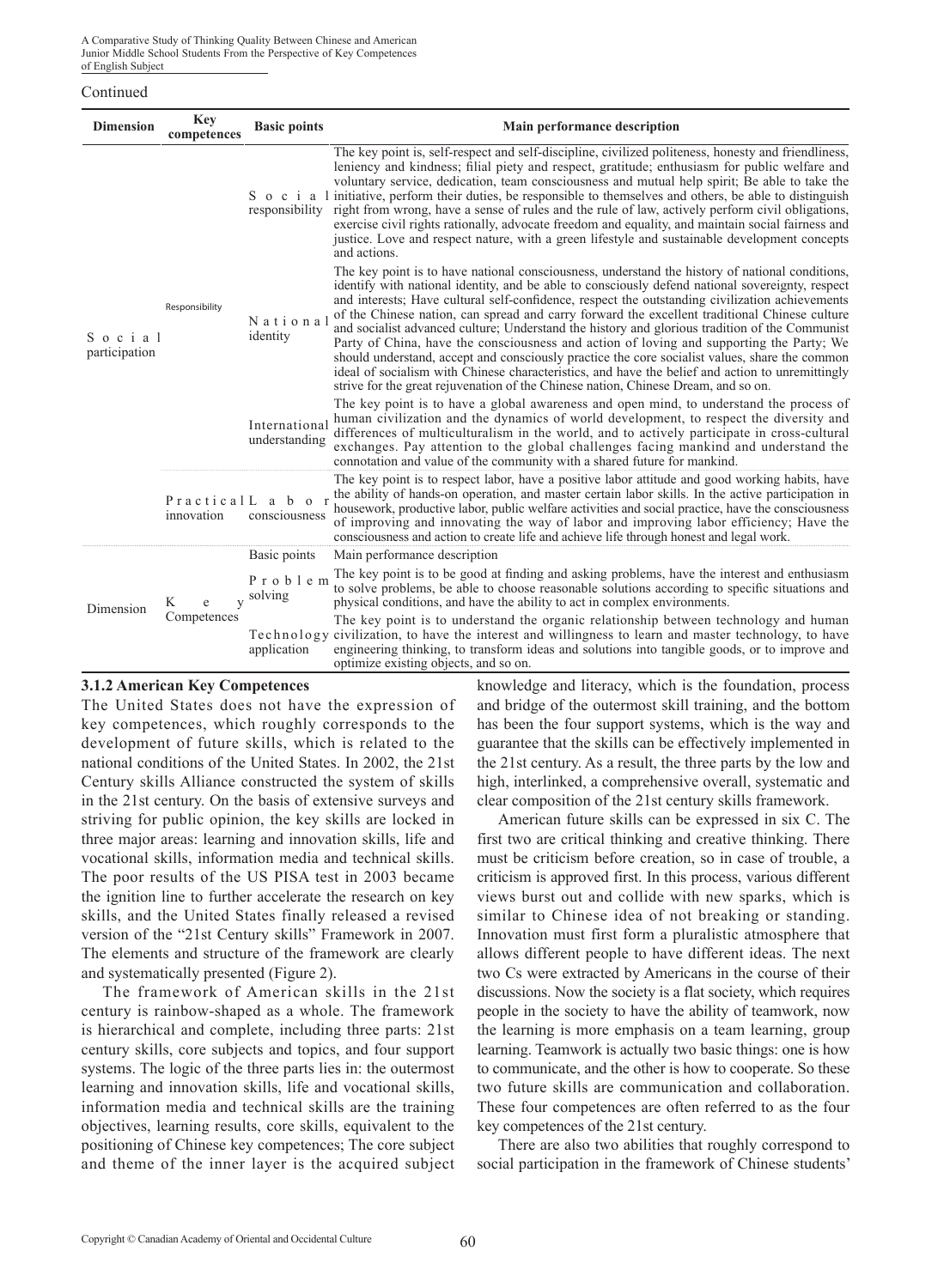key competences. Americans believe that two abilities are needed in this respect: one is that character, can be called personality, or quality and personality. The socalled character education, is actually to make each child develop into an independent person, become a different person from others. The other is the issue of civic awareness, rights and obligations, that is, citizenship. On the one hand, rights guarantee fairness; on the other hand, there are obligations, without which there is no sense of responsibility and no contribution. Both rights and obligations are indispensable.



### **Figure 2 American skills in the 21st century**

### **3.1.3 Consistency & Differences**

Consistency: Both are based on their own national conditions, with a high degree of generality; both of them mentioned criticism and innovation. And the common pursuit is that pure knowledge is not regarded as the key competences; practical ability is highly valued; cooperation, communication and understanding based on the background of economic globalization are very important; and thinking quality is emphasized, especially critical thinking as high-level thinking. Especially, thinking quality is a particularly prominent theme. In fact, thinking quality constitutes the quality guarantee of practical ability, cross-cultural and cross-domain cooperation, communication and understanding. This also reflects a substantive proposition of education in the future, knowledge can not be learned, but thinking must have a process of cultivation.

Differences: the former involves more extensive and specific, and is good at using four-word words to express; the United States is an immigrant country with a short history that cannot be compared with China's long cultural history, so they pay more attention to the future, emphasizing contribution and participation; the former cultural inheritance is more prominent, for example, the accumulation and inheritance of cultural heritage.

In the comparison of key competences between China and the United States, we understand that what is needed in the information age in the 21st century is "competence" such as innovation, critical thinking, communication and teamwork. Therefore, under the tradition of western scientific understanding of the world and participating in the society, we should inherit the spiritual core of Chinese culture.

## **3.2 Key Competences of English Subject**

The key competences of English subject is the correct value concept, necessary character and key ability gradually formed by students through subject learning, and it is the concentrated embodiment of the value of subject education including four dimensions: language ability, learning ability, thinking quality and cultural character. Language ability focuses on understanding and expression ability; learning ability focuses on learning strategies and consciousness; thinking quality focuses on the cultivation of logical thinking critical consciousness and innovation of thinking ; the key to the cultivation of cultural character is cross-cultural awareness and behavior orientation.

The General Senior High School English Curriculum Standard (2017 Edition) lists the key competences of English subject includes four dimensions: language ability, thinking quality, cultural consciousness and learning ability, which reflect the requirements of language ability and cultural awareness unique to the connotation of English subject (Table 2) It also includes the cultivation of thinking quality and learning ability as a basic discipline, in which thinking quality is the most important and closest to the development of students' personality. It is also a dimension with the highest degree of target discrimination in the cultivation of comprehensive language ability. The so-called thinking quality, that is, speculative ability, critical thinking. The most authoritative definition comes from The Delphi Report: purposeful, self-regulatory judgment, a self-rectifying human phenomenon, which means that students construct knowledge through prediction, identification, comparison, discrimination, generalization, reasoning and other thinking activities in the language practice of understanding and expression. Form logical, critical, creative thinking.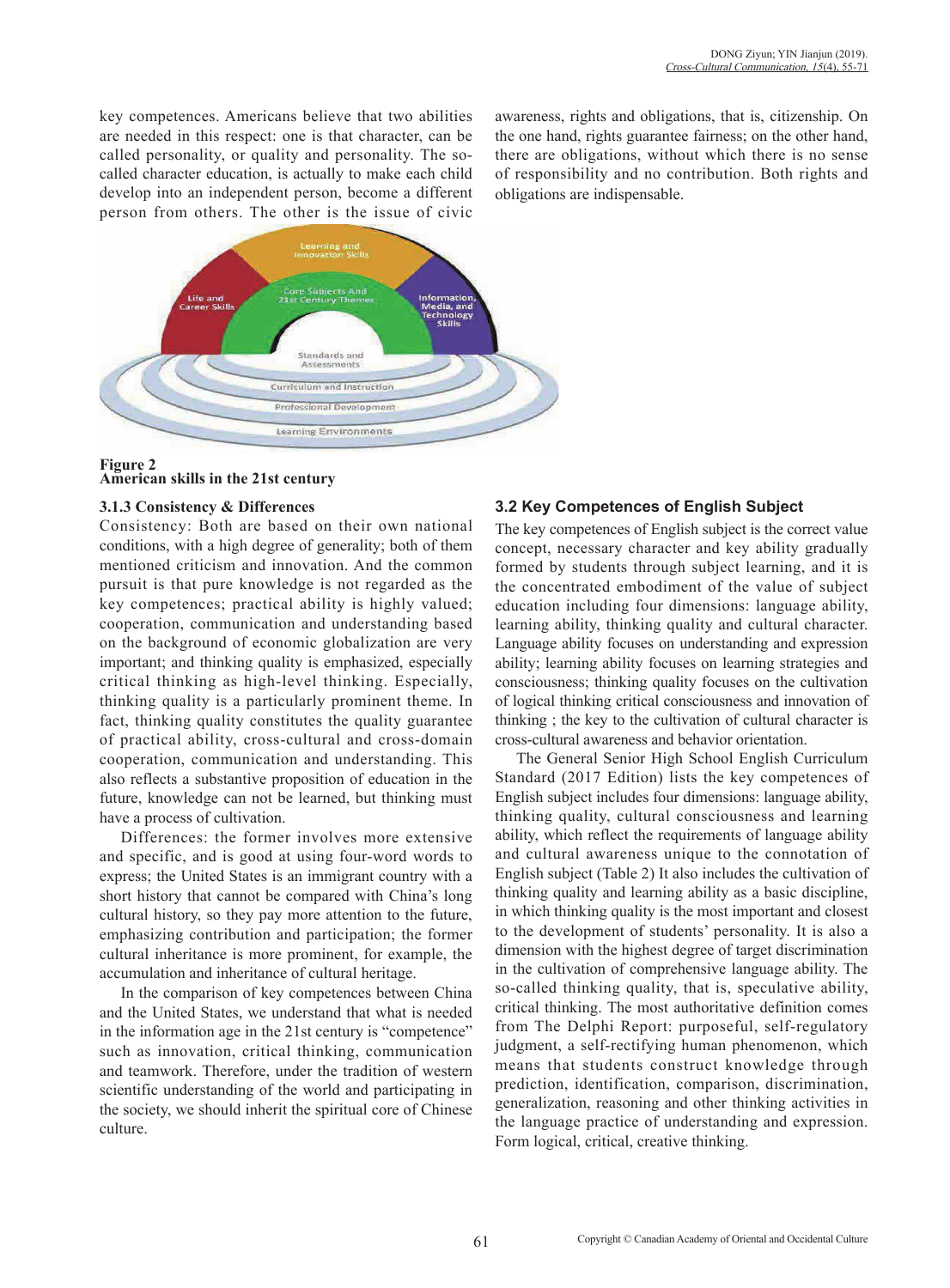#### **Table 2 The key Competences of English Subject**

|                               | Listen to; speak; read; write; see.                                                                                     |
|-------------------------------|-------------------------------------------------------------------------------------------------------------------------|
|                               | A sense of language; a sense of English.                                                                                |
| $L$ anguage<br>ability.       | Language knowledge; context; integration.                                                                               |
|                               | Text.                                                                                                                   |
|                               | Interpersonal communication.                                                                                            |
|                               | Knowledge quality; Humanistic cultivation;<br>Behavioral orientation.                                                   |
| cultural                      | Cultural knowledge; cultural connotation; cultural<br>similarities and differences; cultural essence.                   |
| consciousness                 | Values; moral feelings.                                                                                                 |
|                               | Cross-cultural communication; dissemination of<br>excellent Chinese culture.                                            |
|                               | The logic of thinking; criticism; innovation.                                                                           |
| Thinking<br>quality.          | Discrimination; classification; generalization;<br>construction; analysis; inference; judgment;<br>rational expression. |
|                               | Learning strategy; learning channel; learning<br>efficiency.                                                            |
| $L$ e a r n i n g<br>ability. | Learning interest; goal awareness; learning<br>resources; learning time; learning tasks; strategies<br>and methods.     |
|                               | Monitoring; reflection; adjustment and evaluation<br>of learning                                                        |

 The logic of thinking is mainly manifested in the rules and laws of thinking, which specifically involves mental activities such as concept, judgment and reasoning. The critical nature of thinking lies in the attitude and behavior of questioning and verifying, not blankly accepting a point of view, nor arbitrarily rejecting a kind of thought, and verifying the truth and falsehood of things in the right way. The creativity of thinking focuses on seeking differences, seeking innovation, not sticking to stereotypes, daring to imagine, good at changing, bringing forth the old and bringing forth the new.

The Curriculum Standard (2017) clearly puts forward the quality of thinking, emphasizes the logic, criticism and creativity of thinking, and divides the thinking products according to the three levels. The difference of horizontal level is mainly manifested in the degree of difficulty, complexity, depth and breadth and so on.

For example:

level 1: according to the information obtained, extract the common features, form a new simple concept, and try the new concept to explain the new problem, try to understand the world from another angle;

Level 2: according to a variety of information obtained, sum up the common elements, construct new concepts, and through deduction, explain and deal with new problems, understand the world from another perspective;

Level 3: according to the comprehensive information obtained, sum up and summarize the laws of internal formation, construct new concepts, and in practice, used to deal with and solve new problems, from multiple perspectives to understand the world.

In terms of information complexity, level one only involves general information, level two requires a variety of information, and level three puts forward the comprehensiveness of information. In the aspect of summing up mental activities, level one only requires the common characteristics of information, level two is the "common element" of information, and level three raises the requirements to the "inherent law" of all kinds of complex information. In the concept construction, level one only mentions "forming a simple concept", level two and level three require "constructing a new concept". The difference between the requirements of the latter two levels mainly lies in the use of concepts to deal with problems. In the application of the new concept, level one requires "trial" and "interpretation", level two requires "interpretation" and "treatment", and level three requires "handling" and "solving". In the understanding of the objective world, the requirement of level one is just to "try" another angle to understand the world, level two removes the word "try", and level three puts forward the requirement of "multi-perspective". From the above interpretation, we can see that the three levels of thinking quality reflect the different difficulties and gradients that students should gradually achieve.

Students' thinking quality does not develop synchronously, and there are differences between them, so the three levels of thinking quality do not simply correspond to compulsory, selective compulsory and elective courses. And measure the quality of a student's thinking at any stage of his or her study. Some students already have the third level of thinking quality in the stage of compulsory courses, while others are still in the first level of thinking quality when taking selective compulsory courses. We should allow this difference to exist. For teachers, the division of level level mainly helps them to select different difficult materials, design learning activities with different levels of complexity, set different learning goals and evaluation standards, and teach students in accordance with their aptitude.

### **3.3 Investigation and Design**

### **3.3.1 Object of Study**

The subjects of this study are all of the students in Grade 2 of YJ Middle School in BB City, totally 248. The same grade of MS in the United States, so as to explore the consistency and difference of thinking quality in English subject.

### **3.3.2 Design of Measuring Tools**

According to the "Senior High School English Curriculum Standard (2017) " and the interpretation of the thinking quality in the key competences, the questionnaire refers to "critical thinking: what is it?" Why is it important? (2015) "critical thinking self-evaluation form" and a questionnaire on the cultivation of key competences in English discipline in Meng Yuan's (2018) master thesis. At the same time, it is also designed according to the actual situation of English teaching for junior high school students. The questionnaire starts with the three dimensions of the cultivation of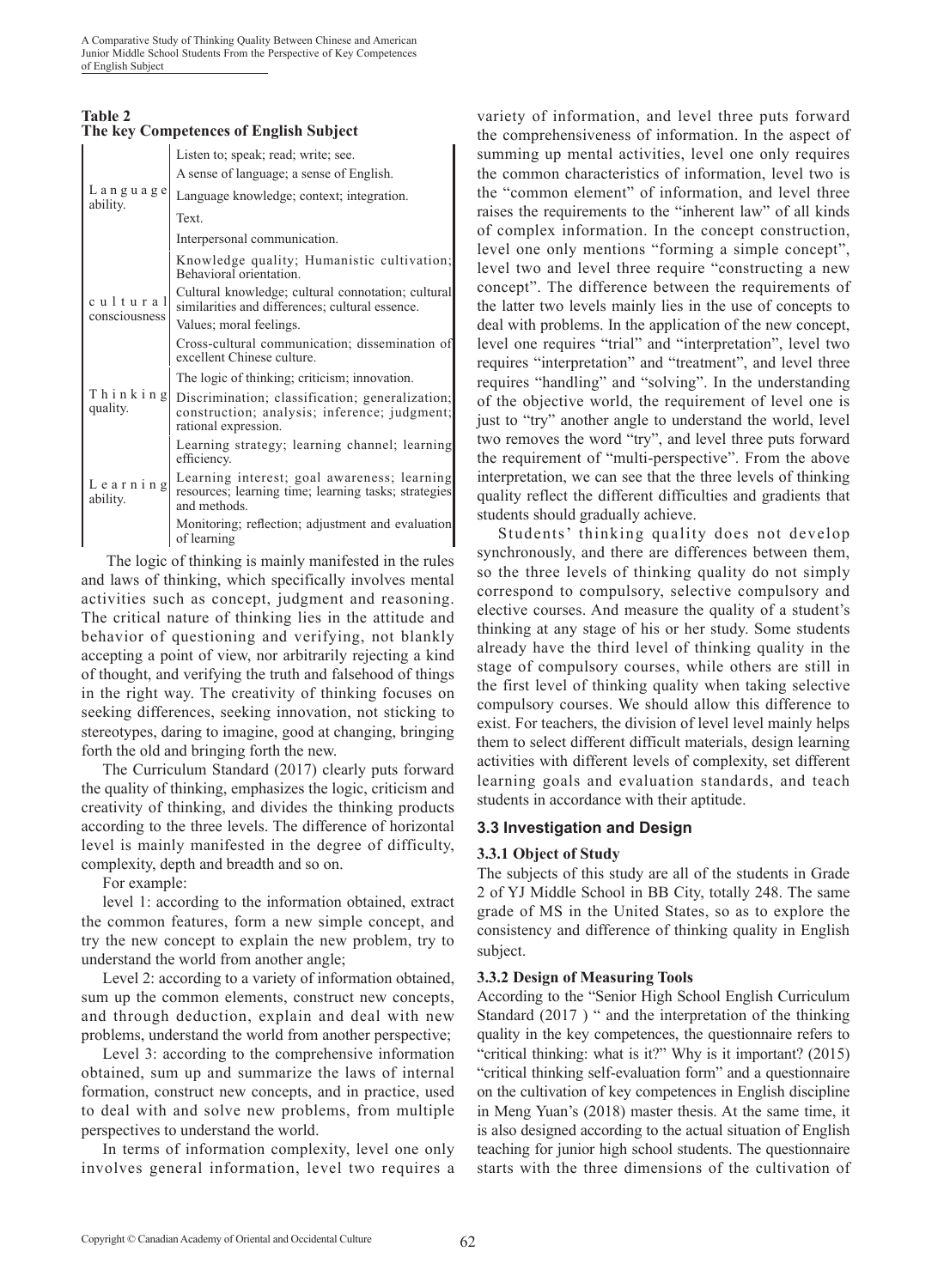thinking quality, that is, the logic, criticism and innovation of thinking, to understand the current situation of students' thinking quality in junior high school English curriculum and to find and analyze the problems. The logic of thinking dimension includes "do you think about its source when you encounter a new point of knowledge in English learning?" four questions (xl-x4) ; the dimension of criticism contains "will you reflect on your own learning in English learning?" four questions  $(x5-x8)$ ; the dimension of innovation includes "will you express your different views in English class?" four questions (x9-xl2), totally 12 questions.

#### **Table 3**

#### **YJ Middle School**

| 51<br>78<br>59<br>50<br>62<br>81<br>53<br>57<br>73<br>74<br>46<br>A<br>83<br>99<br>90<br>57<br>57<br>60<br>B<br>71<br>66<br>61<br>65<br>61<br>85<br>88<br>74<br>88<br>$\curvearrowright$<br>83<br>65<br>93<br>81<br>69<br>95<br>86<br>◡<br>33<br>25<br>18<br>22<br>30<br>45<br>49<br>27<br>41<br>D<br>36<br>41<br>3<br>2<br>5<br>8<br>9<br>10<br>11<br>4<br>6<br><b>Table 4</b><br><b>MS Middle School</b><br>150<br>98<br>107<br>123<br>102<br>130<br>103<br>106<br>136<br>112<br>96<br>A<br>B<br>83<br>70<br>67<br>70<br>68<br>57<br>40<br>61<br>60<br>61<br>66<br>$\mathcal{C}$<br>8<br>20<br>29<br>8<br>18<br>28<br>27<br>10<br>19<br>3<br>⇁<br>12<br>14<br>10<br>4<br>6 |  | ◠<br>∠ | 3 | 4 | 5 | 6 | 8 | 9 | 10 | 11 | 12 |
|------------------------------------------------------------------------------------------------------------------------------------------------------------------------------------------------------------------------------------------------------------------------------------------------------------------------------------------------------------------------------------------------------------------------------------------------------------------------------------------------------------------------------------------------------------------------------------------------------------------------------------------------------------------------------|--|--------|---|---|---|---|---|---|----|----|----|
|                                                                                                                                                                                                                                                                                                                                                                                                                                                                                                                                                                                                                                                                              |  |        |   |   |   |   |   |   |    |    | 58 |
|                                                                                                                                                                                                                                                                                                                                                                                                                                                                                                                                                                                                                                                                              |  |        |   |   |   |   |   |   |    |    | 66 |
|                                                                                                                                                                                                                                                                                                                                                                                                                                                                                                                                                                                                                                                                              |  |        |   |   |   |   |   |   |    |    | 78 |
|                                                                                                                                                                                                                                                                                                                                                                                                                                                                                                                                                                                                                                                                              |  |        |   |   |   |   |   |   |    |    | 46 |
|                                                                                                                                                                                                                                                                                                                                                                                                                                                                                                                                                                                                                                                                              |  |        |   |   |   |   |   |   |    |    | 12 |
|                                                                                                                                                                                                                                                                                                                                                                                                                                                                                                                                                                                                                                                                              |  |        |   |   |   |   |   |   |    |    |    |
|                                                                                                                                                                                                                                                                                                                                                                                                                                                                                                                                                                                                                                                                              |  |        |   |   |   |   |   |   |    |    | 9  |
|                                                                                                                                                                                                                                                                                                                                                                                                                                                                                                                                                                                                                                                                              |  |        |   |   |   |   |   |   |    |    | 4  |
|                                                                                                                                                                                                                                                                                                                                                                                                                                                                                                                                                                                                                                                                              |  |        |   |   |   |   |   |   |    |    | 4  |
|                                                                                                                                                                                                                                                                                                                                                                                                                                                                                                                                                                                                                                                                              |  |        |   |   |   |   |   |   |    |    |    |

YJ Figure (1-4)





Logical thinking is a kind of thinking which takes concept as thinking material and language as carrier, and has sufficient basis for each step. It is characterized by abstractness, and its basic form is concept, judgment and reasoning. Therefore, the so-called logical thinking ability is the ability to think correctly and reasonably.

It can be seen that the logical thinking of domestic junior high school students is not strong, most of the students' information processing ability and problemsolving ability are weak, they need guidance in this respect. However, almost American junior high school students always choose to think about its source when come across a new point of knowledge, try to collect the relevant information and analyze it to draw a conclusion

#### **3.3.3 Questionnaire Survey and Result Analysis**

The author distributed the student questionnaire in early October 2019. Recall a valid questionnaire 248 in Grade 2 of YJ Middle School, the recovery rate of students' valid questionnaire is 248 (Table 3). Recall a valid questionnaire 202 in Grade 2 of MS Middle School, the recovery rate of students' valid questionnaire is 202 (Table 4). The students' questionnaire is distributed in the class meeting, they have free time, and they can answer the questions easily and seriously. In order to ensure the objectivity of the data, the author prepared some small gifts for the students who participated in the questionnaire.

|      |                      |     | 3  | 4  |     | 6   |     | 8   | 9   | 10  | 11  |    |
|------|----------------------|-----|----|----|-----|-----|-----|-----|-----|-----|-----|----|
| A    | 50                   | 62  | 51 | 81 | 78  | 53  | 57  | 73  | 46  | 74  | 59  | 58 |
|      | 90                   | 83  | 99 | 57 | 66  | 57  | 61  | 65  | 71  | 61  | 60  | 66 |
| ⌒    | 83                   | 85  | 65 | 88 | 74  | 93  | 81  | 69  | 95  | 86  | 88  | 78 |
|      | 25                   | 18  | 33 | 22 | 30  | 45  | 49  | 41  | 36  | 27  | 41  | 46 |
|      |                      | 2   | 3  | 4  | 5   | 6   | 7   | 8   | 9   | 10  | 11  | 12 |
| le 4 | <b>Middle School</b> |     |    |    |     |     |     |     |     |     |     |    |
| A    | 103                  | 150 | 98 | 96 | 107 | 123 | 112 | 102 | 130 | 106 | 136 | 96 |
| B    | 60                   | 40  | 70 | 67 | 70  | 68  | 61  | 83  | 66  | 57  | 61  | 40 |
| C    | 27                   | 8   | 20 | 29 | 19  | 8   | 18  | 10  |     | 28  | 4   | 40 |
| D    | 12                   | 4   | 14 | 10 | 6   | 3   | 11  |     |     | 11  |     | 26 |

about interesting problems, still think over them rationally and logically in the face of complex problems, deal with problems in an organized way, as well.

In order to make junior high school students really have the ability of logical reasoning and improve their ability to solve problems, we should also pay attention to the following abilities in education and teaching.

a. The ability to deeply understand and flexibly use basic knowledge. Logical reasoning requires a strong accumulation of knowledge, so as to provide a sufficient basis for each step of reasoning. An example in life illustrates: "Why are chopped radishes better boiled and tasted better than neatly chopped radishes?". A junior high school student did not know how to answer, but his mother explained it very well: "because chopped radish has a larger surface area and absorbs more calories than neatly cut radish, all kinds of seasoning can get into radish better. " Of course it's better boiled and tasted better. It is obvious that the mother's understanding and application of the knowledge of daily life is far stronger than that of her children. Therefore, the ability to understand and flexibly use basic knowledge is the basis of students' logical reasoning ability.

b. Imagination. Because logical thinking has strong flexibility and development, giving full play to imagination plays a great role in improving the ability of logical reasoning. The more solid the knowledge base, the wider the scope of knowledge, the more able to give full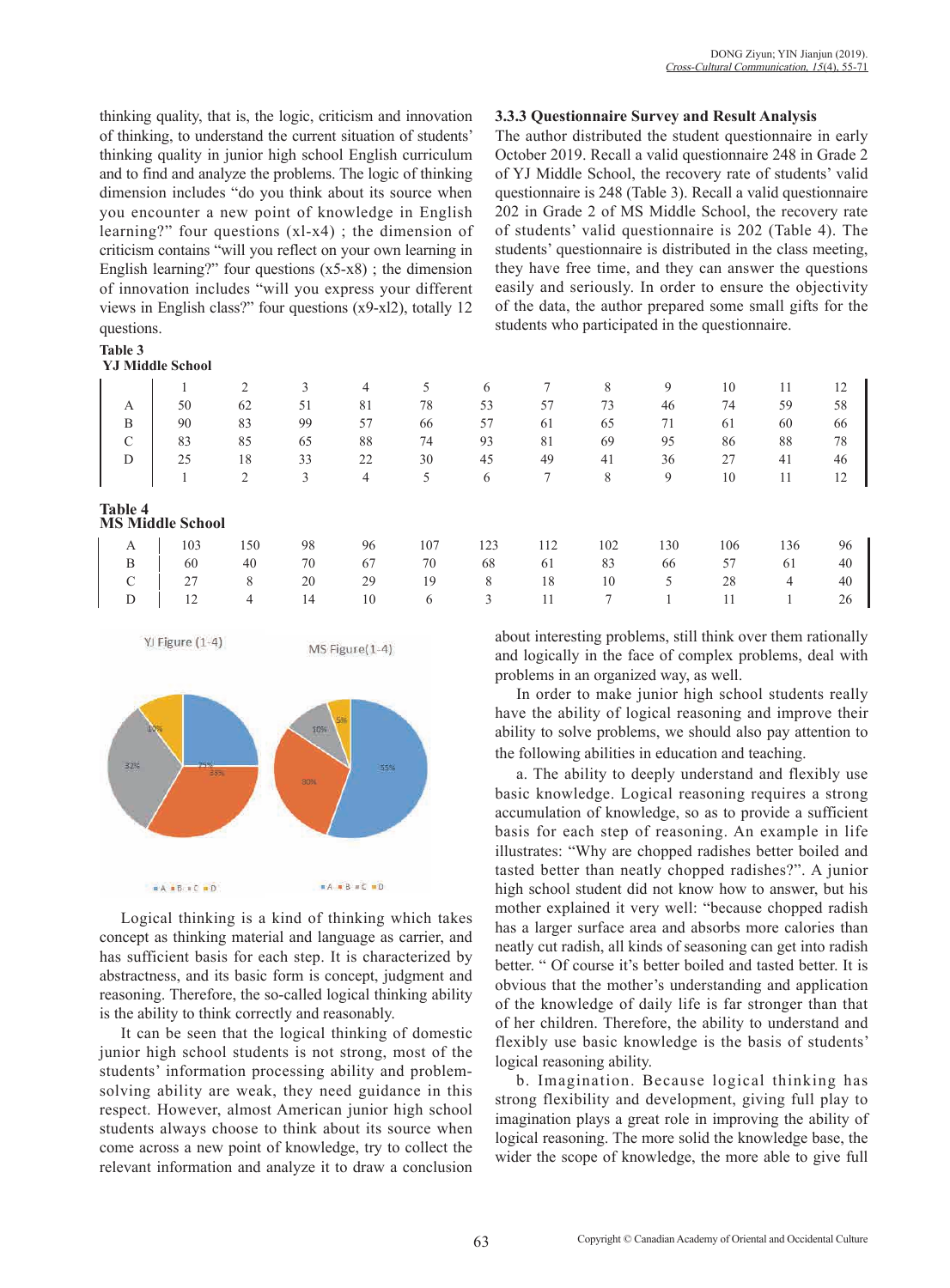play to their imagination. Of course, it doesn't mean that the more knowledge you have, the more imaginative you are. It is necessary to develop the habit of understanding things from multiple angles and comprehensively understand the various relations between the interior and the outside of things and between something and other things in order to expand their imagination. This is of great significance to the improvement of logical thinking ability.

c. Language ability. The quality of language ability not only directly affects the development of imagination, but also logical reasoning depends on rigorous language expression and correct written expression. Therefore, attaching importance to the cultivation of students' language, especially the cultivation of mathematical language and geometric language, is an indispensable key to the formation of students' logical reasoning ability.



Critical thinking is the most basic and creative form of thinking in evaluation, exploration and development activities, and it is a prerequisite for putting forward and solving problems. There have always been different definitions of critical thinking, but they all have something in common. Michael Scriven and Richard Paul (1996) believe that critical thinking is "the training process of intelligence. " This process actively, skillfully, skillfully applies, analyzes, synthesizes or evaluates information obtained from observation, experiment, introspection, reasoning, communication, and uses it to guide beliefs and actions. "The application of critical thinking in English classroom teaching can encourage students to speculate, comment and form conclusions about what they have learned and future information. Stimulating and developing students' critical thinking requires teachers to create tasks and activities and adjust teaching steps and materials in order to promote the development of thinking. Critical thinking in English teaching can enable students to understand the category of subjective analysis and the development of self-consciousness, and understand the complex relations and related factors.

From this data, domestic junior high school students are quite lack of critical thinking, the awareness of challenging authority is relatively weak, lack of awareness of seeking truth. Only 26% domestic junior high school students always choose to reflect on studies, ask the teacher about puzzling questions, against following the crowd when discussing a topic which is supported by most people.

American education respects children's independent thinking, encourages students to question boldly, demonstrates carefully, and cultivates students' scientific rationality. In the 20th century, critical thinking was clearly advocated. In the 1940s, critical thinking was used to mark a theme of American educational reform; in the 1970s, critical thinking became the focus of American educational reform; in the 1980s, critical thinking became the core concept of American educational reform. On the other hand, family education in China has taught children to "obey", "understand the rules" and even "be clever" from an early age. Instead of being arranged by parents, children lack independent thinking. Parents' main expectations of their children are academic performance and future success, and there are few expectations for ingenious ideas. Our school education pays more attention to conclusion than process, knowledge memory, thinking development, teacher teaching, independent inquiry, standard answer, question consciousness, sea tactics and scientific rationality.



This shows that domestic students' participation in the classroom is not high, lack the courage to ask questions and solve problems, and if they do not answer questions actively, they will not be able to verify their ideas. Therefore, the quality of English thinking is difficult to exercise and improve.

Domestic junior high school examination-oriented education is more common, its advantage is that students will be more adapted to a variety of examination questions, and basically master its problem-solving methods, will not be too unable to find a clue, the examination results will be relatively ideal. Excellent test results are very important to enter a good high school, college, even in the United States, famous universities will take SAT and other test results as one of the admission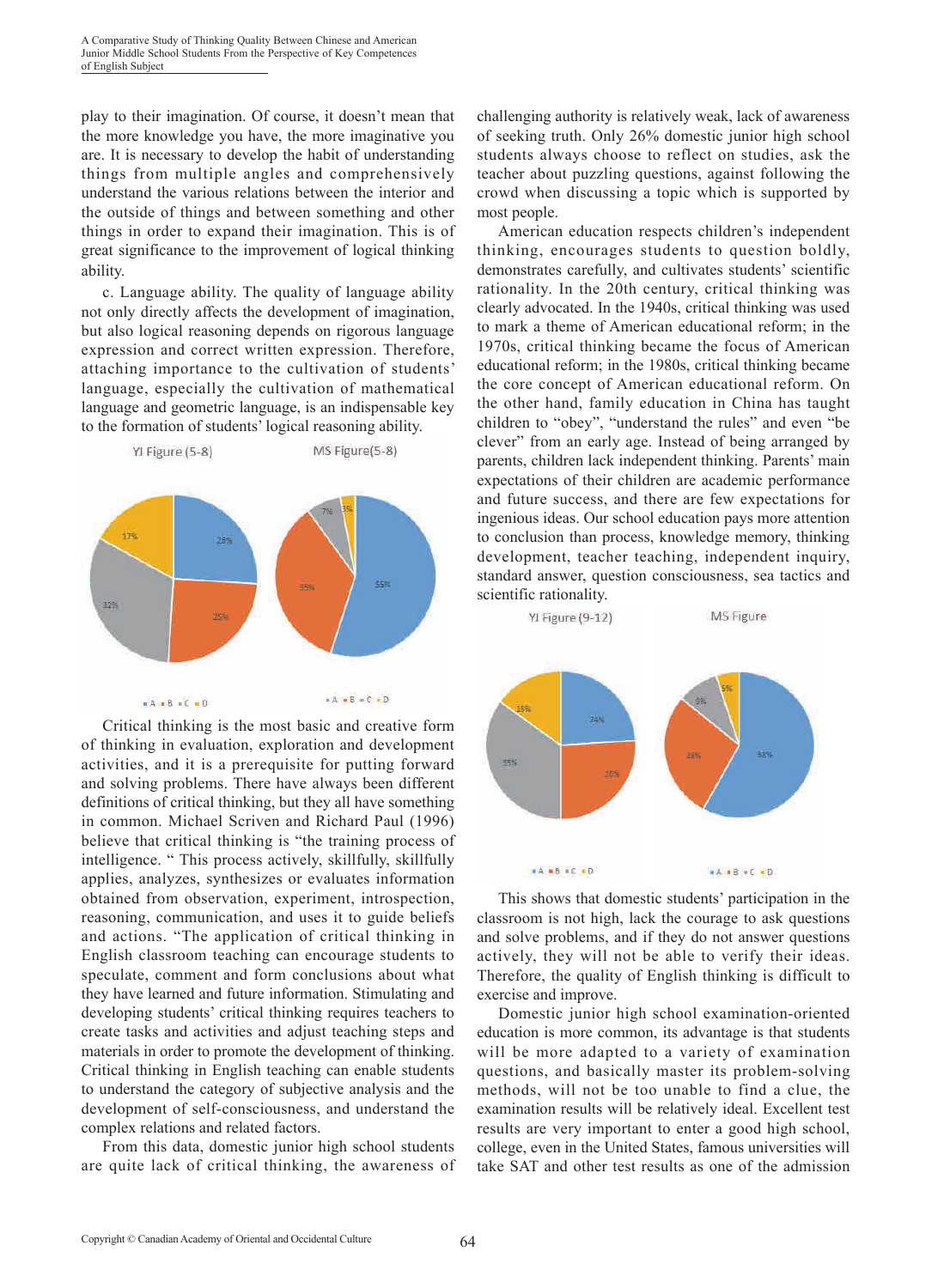considerations. On the contrary, examination-oriented education will also limit students' perspective of thinking and space for innovation. Now students will only answer questions in accordance with the teacher's problemsolving routines, think of all the questions are in "I want to answer this question score" on the basis, do not dare to write their own personal opinion of the answer, gradually innovative thinking ability has degraded a lot. When it comes to questions, all kinds of classic routines come to mind, sometimes just for the exam, forgetting the meaning and joy of real reading and learning. In the United States, education is mainly based on the interest of students, and the concept of examination results is relatively weak. Teachers will teach students in a variety of fun ways, such as some public welfare websites, course-related animated short films, etc. , learn knowledge from games and practical operations, and tend to think about the cultivation of innovative ability.

In the English class of junior middle school in China, if the speaker speaks the wrong answer or is completely different from the teacher's teaching plan, it will be criticized as a mistake. Sometimes, some wild ideas will be secretly ridiculed by students, or become what the teacher calls "whimsical, not on the right way, do not do business every day of the silly child." So over time, those who raise their hands no longer dare to rise, their own innovative ideas gradually flinched, for fear of wrong answers, or because the teacher is not satisfied with the punishment. But in the United States, students can hold their own and talk freely in class. The teacher will never say that a student's idea is wrong, even if sometimes their ideas are indeed a little irrelevant and difficult to understand, but the teacher will let them slowly explain and help explain. In fact, everyone's thinking ability is much the same when they are born, but in an American educational environment, students may be more daring to express their ideas, stick to their ideas, and sometimes even have debates in class. It may be between students and students, or it may be between students and teachers.

# **4. THE ESSENCE OF DIFFERENCES**

The cultural differences between China and the United States are self-evident, and the root causes of the differences in thinking quality between the two countries are compared and analyzed from the perspective of English curriculum, including classroom teaching, reading and writing.

The English Curriculum Standard of compulsory Education (2011 edition) puts forward that "English curriculum undertakes the task of cultivating students' basic English literacy and developing students' thinking ability". Language is not only a tool of communication, but also a tool of thinking. "Learning is about learning to think," Dewey said. "What schools can do or need to do for students is to develop their ability to think." From the perspective of human cognitive law and nervous system development, first, human cognition has natural cognitive defects, only rely on natural cognitive ability, can not form accurate cognition, it is difficult to quickly find a solution to the problem. On the other hand, human beings need to recognize the phenomenon accurately, and human beings also need to solve the problem quickly. Second, the development process of each person's neural system is different, and the degree of development of thinking ability is different. The difference of nervous system and thinking development of each individual leads to the difference of cognitive accuracy and speed of each individual to the phenomenon. That is, some people see the problem more accurately than others, and it is faster to find a solution to the problem. The quality of thinking determines the quality of the results of each individual's thinking and helps us to recognize phenomena more accurately and form problem solutions more quickly (of course, it is impossible for human beings to recognize phenomena absolutely accurately. Nor is it possible to quickly form the ultimate solution to any problem). Therefore, junior middle school students need to develop the thinking quality by education.

## **4.1 The Idea of Domestic English Classroom Teaching**

In the daily domestic English classroom teaching, some teachers only pay attention to whether their teaching process is smooth, whether the interaction with the students is in place, and whether the classroom atmosphere is lively, while neglecting the cultivation and implementation of students' thinking quality. It is not conducive to the lifelong development of students, mainly reflected in the following aspects:

### **4.1.1 Teachers Lack the Consciousness of Cultivating Students' Thinking Quality**

The traditional examination-oriented education makes some teachers used to locate the teaching goal of each class mainly in the section of language knowledge and language skills, but never consider the cultivation of thinking quality. Other teachers simply think that junior high school students' English learning is mainly to cultivate children's interest in English, especially in lower grade English teaching, so design more teaching activities that students are interested in in class, and students are highly excited in the whole class. However, it is not so concerned about whether each teaching activity develops students' cognitive ability and trains students' thinking ability.

### **4.1.2 Teaching Activities of Thinking Quality Are Difficult to Implement**

Although some teachers intend to cultivate students' thinking quality, they do not know how to implement it effectively in class, and they do not know exactly what aspects of thinking ability children should develop in junior middle school. Or simply think: the more openended questions, the better, is to develop the thinking of students; and the less close-ended questions the better.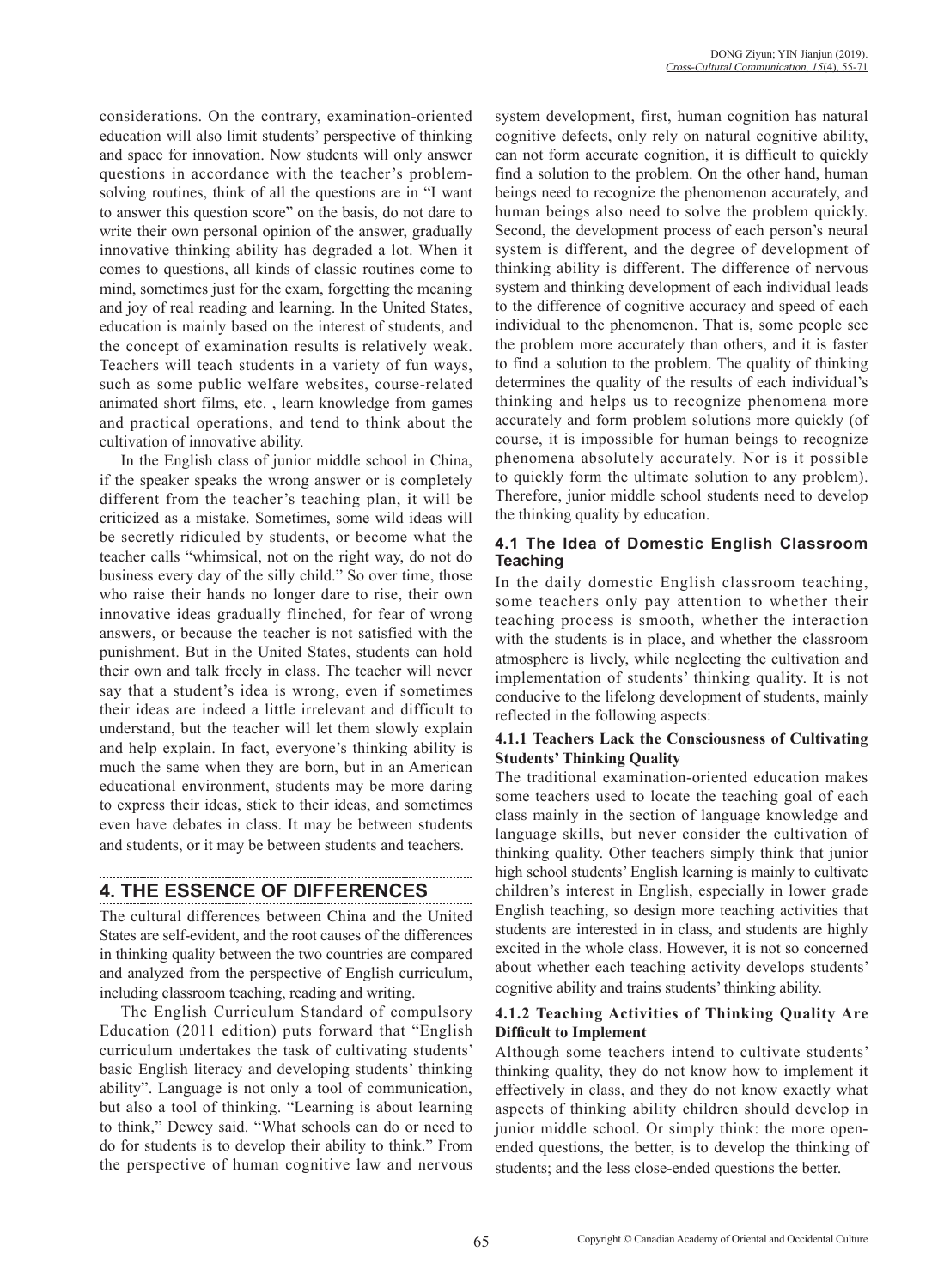A Comparative Study of Thinking Quality Between Chinese and American Junior Middle School Students From the Perspective of Key Competences of English Subject

### **4.1.3 The activities of designing junior high school students' language ability are more demanding.**

The use of language is the basis for the development of students' thinking quality activities, so when designing classroom teaching activities, teachers must design students' language proficiency according to their age and psychological characteristics. And develop their quality of thinking. This puts forward higher requirements for most of the first-line junior middle school teachers.

### **4.2 The setting of English Curriculum**

As far as English subject is concerned, due to the language problems of some students, English class is divided into general English class and ESL (English as a second language) course in the United States. In the implementation of the course, English class is called language art class, which is mainly composed of reading, grammar and writing. The teaching method is similar to the Chinese curriculum in Chinese middle schools and the listening, speaking, reading and writing classes of foreign professors majoring in English in Chinese universities.

### **4.2.1 Teaching Material**

The teacher has an outline and the students have no textbooks. The language art curriculum in American middle schools usually does not use fixed teaching materials, especially those that have been processed and explained, because professional teachers believe that textbooks stipulate teaching contents and methods, which are more rigid and more restrictive. Lack of purpose of learning language, but also in order to protect the childish hearts of young people, so that they have discrimination and criticism, compassion and pluralistic values. Therefore, teachers often distribute paper with the tasks and knowledge of this lesson in class for classroom interaction or related tests.

However, the teacher will designate some reading materials as textbooks, analyze the articles from the aspects of content, theme and writing techniques, and ask the students to complete the relevant assignments or tasks in class. And then discuss or test it in the next class. Among them, the stage test is about once every three weeks or four weeks, and the teacher will ask the students to answer the following questions briefly for each exam and write down: first, which question is the most difficult and why? Second, which question is the easiest and why? Third, what learning strategies did you use during the exam and how did they work? Fourth, what should you do in the future? When the students are finished, the teacher asks the students to write their names and collect them. Logic and speculation are outstanding, which is worthy of reflection and reference of Chinese English educators.

#### **4.2.2 Reading**

Reading is the best way to learn a language. American students have developed a good habit of reading from an early age. Whether in the upper and lower grades, especially during the holidays, schools and parents will ask their children to read works of the corresponding school age. Students need to be informed of the title of the book, the time of publication, the main image and description, the background (time and place), the possible plot conflicts, the rating (5 4 3 2 1, 5 is the best, 1 is the worst), and the reasons for the rating. Students can recommend their favorite books and share the joy of reading, or they can be used as teaching materials to learn together, highlighting the concept of openness, democracy and tolerance in the United States.

a. The amount of reading is large, and the content is mainly novels and modern works.

The American middle school language art course reads about seven books per school year, and most of them are complete novels and modern works, and then the corresponding tasks are assigned to test the reading quality and comprehension ability.

The novel is a typical fictional work, which just makes up for the gaps in the knowledge of society, history and other subjects in which middle school students learn nonfiction works before middle school. Moreover, the multitone rough picture of social life in the novel and the deep disclosure of human nature can provide the tension of thinking and the space of exploration, let students play association, and help to cultivate their critical thinking and develop their independent personality. American science fiction films are famous. For example, the creation of the "Avengers" series, which has spread all over the world, is inseparable from the novelist's extraordinary imagination and sense of exploration, and these outstanding creative inspiration is based on the cultivation of reading education.

The advantage of reading modern works is that the content is close to life, it is easy for students to connect with reality and resonate, combine with the reality of reading novels, in the reading level more full, improve literary accomplishment.

b. Reading attaches importance to accuracy, criticism and imagination.

The reading in the language art course emphasizes the thematic research model to carry out reading teaching. For example, in the teaching with the theme of "war", teachers can choose relevant novels as classroom reading materials around the theme, or they can assign relevant reading and tasks in advance, and learn knowledge through teachers' review or group discussion. The process of reading is precisely in the process of research, students to learn to read carefully, can take notes, fill in forms or self-question and answer and other ways to sort out the plot of the article, grasp the central idea of the text.

Reading strategies generally follow a gradual principle, from the most basic "right and wrong" questions and answers, gradually guide students to "open" reading, so that students can find and think about questions, answer can be flexible and diverse, seek common ground while reserving differences. Do not practice "cramming"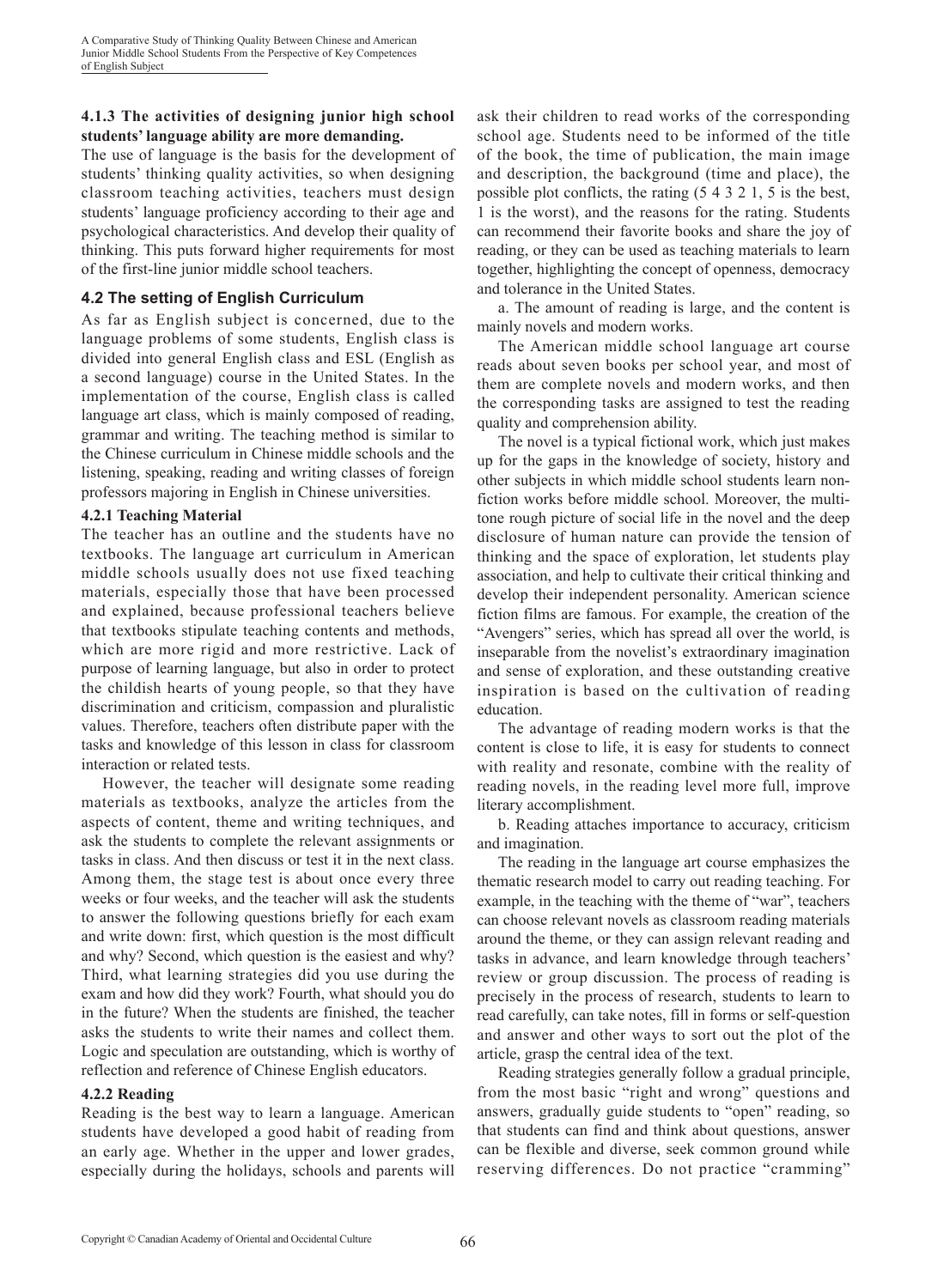reading. Common reading methods: (1) ask questions about the text in order to better remember and understand, at the same time, this is what people who can read often do; (2) clarification: when you want to figure out what you are reading, you need to slow down or read it over and over again until you understand. You can use the clues in the text to help you understand the words or other content that you are confused about. (3) Prediction: combine the clues in the text to predict or guess what will happen next; (4) Summary: summarize the most important points or arguments in your own words and in only one or two sentences. This reading strategy can help readers remember what they read; (5) imagine: forming an image in your mind will help readers better understand the text or solve difficult problems. Foreign teachers similar to Chinese college English majors in the classroom of listening, speaking, reading and writing very much encourage students to identify problems in time and carry out group discussions, which can discuss the expression techniques, themes, characters and so on. Brainstorming in the discussion, there is no absolute standard answer, the purpose is to diverge thinking, dare to question, stimulate creativity. At the end of the class, there will be exploratory writing tasks, make full use of writing to show the reading, thinking and imagination of middle school students, and improve the comprehensive understanding.

### **4.2.3 Writing**

Writing is one of the iconic abilities that American general education pays attention to, and it is also a compulsory course in English course in middle school. Writing urges students to think deeply about the problems, discover the hidden flaws in their own thinking, and collect multiinformation and multi-angle views to improve their own views. Moreover, the process of writing exercises the students to express their views in a persuasive and meticulous way, covering the use of lexical information and grammar. In a word, the ultimate essence of writing is to stimulate students to explore, research and express, to some extent, this is the comprehensive literacy of firstclass innovative talents in the future.

a. Multi-stylistic writing: make students think and express fully.

Multi-stylistic writing is an innovative exploration of writing teaching. The so-called multi-stylistic writing is to write with different styles around the same topic and the same topic, skillfully combine several styles together, and learn the writing methods of various styles in a series of writing. In multi-stylistic writing, students can use different genres and styles to present their knowledge of the topics and subjects they write. At the same time, they can also present their voice, enthusiasm, skills and abilities as writers in their compositions. For example, a piece of writing can be expressed in a variety of ways, such as narration, lyricism, explanation, and so on. The style can include myths and legends, poetry, dialogue stories, sketches, stream of consciousness fragments, news

reports, encyclopedia entries, charts, diaries, etc. , and can also be equipped with cartoons and so on.

b. Strive to ensure quality and quantity.

Three or four styles of writing can be completed in about 16 weeks of a semester. The writing requirements for the whole semester are at least one narrative, several poems and two or three argumentative papers. The grading criteria commonly used to grade writing assignments include emphasis, main points, reading / research, development, organization, written language practices and content understanding.

In class, teachers will determine the order of several kinds of stylistic training according to the sequence of life situation and ability, and let students determine the title and content of writing according to their own interest. The teacher of each style of writing will first demonstrate, the students will try to write again and again, and then share the work, and then go to the writing teacher of the next style to guide the students and complete the revision until the end of the writing, with photos, dedication, and so on bound into a book. Everyone can compile a collection of works to communicate and share, so that the creative combination of a variety of results, not only mobilize the enthusiasm of students to learn, but also permeate the spirit of research, and cultivate the pursuit of creativity.

The English class in American middle schools teaches students how to be discerning readers, keep a certain distance from the text, learn to analyze various literary skills, and appreciate or criticize the author's writing techniques from their own point of view. It is not that the knowledge of textbooks is the main knowledge in English or Chinese classes in China, and it is not the case that textbooks are the main knowledge in Chinese English class or Chinese class, which is not based on textbook knowledge in Chinese English class or Chinese class. In the face of the similarities and differences in English education, the spirit of innovation and inquiry in English classes in American middle schools is worth using for reference, that is, first of all, to identify, analyze and summarize the problems and arguments, and on this basis to express their well-founded views. Draw a conclusion in line with the actual situation, and put forward a feasible solution.

## **5. Implications**

From the above data analysis, it can be seen that the cultivation of domestic junior high school students' English thinking quality is not optimistic, and the students' logical, critical and innovative thinking is weak. Difficulties in developing students' thinking quality in English subject of Junior Middle School in China.

### **5.1 Draw a Subject Thinking Map**

In process of teaching, teachers can use joint ideas to teach. For example, when learning words containing "-an",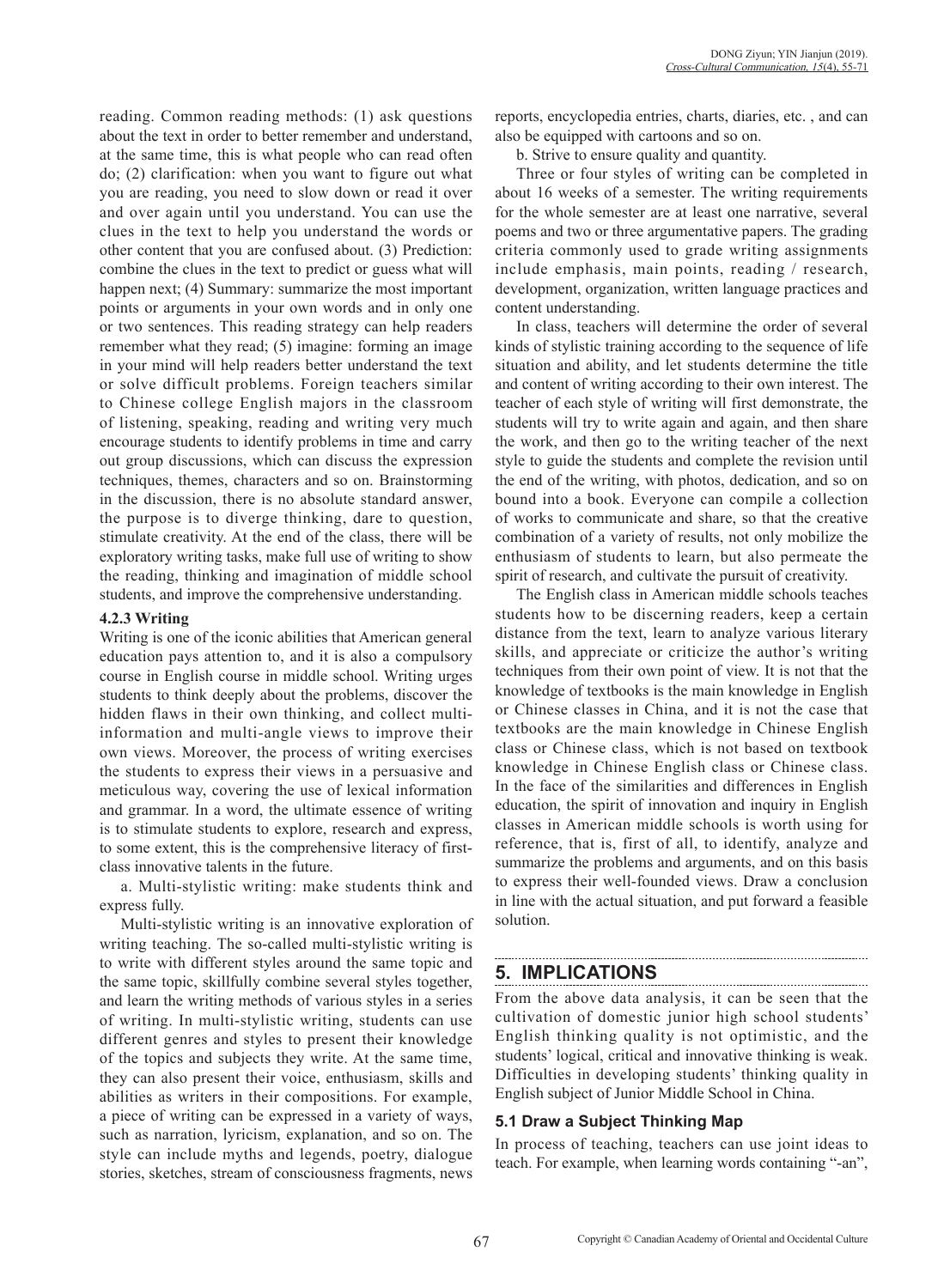the teacher can draw a mind map with the students, which is both divergent and concentrated, and helps students learn Asian, African, European, American and other words together. Students can memorize multiple words in the comparison. The efficiency of learning is better (Figure 3).



 **Draw a mind map about "-an"**

The main role of subject thinking map here is to effectively integrate language knowledge, enable students to effectively memorize the knowledge framework in the process of learning, and constantly improve their practical ability. Help students learn to use classified thinking. However, in the process of teaching, teachers should pay attention to cultivating students' autonomous learning ability, improving students' autonomy, promoting students' enthusiasm for learning, giving students enough time to think, and strengthening the exercise of students' thinking ability. To promote students' study and arrangement of subject knowledge. Subject thinking map is flexible, junior middle school English education exploration is broad, both of them have great potential for development, and subject thinking map is used in the process of English teaching in middle school. It can effectively improve students' innovation ability. Students should be good at seeking, dare to practice, good at summing up; teachers should carry out more thinking and innovation, with a scientific attitude to introduce subject thinking map and use it, in order to achieve the purpose of improving the quality of students' thinking.

### **5.2 Pay Attention to the Cultivation of Logical Thinking Quality**

### **5.2.1 Pay Attention to the Cultivation of Logical Thinking Quality**

Logical thinking is to achieve the understanding of the essential characteristics and internal relationship of things in the form of concept, judgment and reasoning. Language learning includes not only the process of perception and experience, but also the process of analysis and comparison. Perceiving and experiencing language can enable students to understand context and meaning, while the process of comparison and analysis can enable students to understand the form of language and how the language is expressed. Therefore, it is very important

for foreign language acquisition to cultivate students' logical language thinking quality. For example, when introducing the topic of the text, some teachers introduce the characteristics of different professions in the form of guessing puzzles, and the students guess the occupation according to the limited information provided by the teacher and the logical relationship between the language. The ability of logical thinking has been trained and improved in this link.

### **5.2.2 Pay Attention to the Cultivation of Critical Thinking**

In classroom teaching, it is a good thing for students to have questions. It is the fulcrum to inspire students' thinking and open up their steps to explore knowledge. Therefore, teachers should jump out of the traditional teaching mode, encourage students to change the inherent mode of thinking, selectively and critically accept knowledge, improve the ability to judge text information, and cultivate the criticism of thinking in questioning. For example, when teaching the new word "miss", there is only one interpretation in the text. According to past experience, students think that there is more than one interpretation. Sure enough, by looking up English dictionaries, students know that there are two interpretations-"missing" and "losing". In fact, the process of students' questioning and guessing is the process of opening their minds and thinking. Students are not limited to a knowledge point to look at the problem, effectively broaden their own knowledge. Therefore, teachers should excavate more language information inside and outside the textbook, provide students with rich materials, and train students' critical thinking.

### **5.2.3 Pay Attention to the Cultivation of Creative Thinking Quality**

The cultivation of creative language thinking is an important guarantee for students to realize reasonable language output in real situations. Teachers should design speculative tasks in class to improve the creativity of students' thinking quality. For example, in "Birthdays", a teacher groups students according to their birthday months and gives them group birthday parties. According to the new content, students exchange ideas for the party and design invitations. In the lesson "Our dreams", a teacher organizes students to watch short historical films about time capsules, and then asks students to write about their dreams and aspirations for themselves and their classmates 20 years from now. These task activities, which are in line with the characteristics of students' age, stimulate students' creative thinking and cultivate students' ability to reasonably choose and use language in combination with specific context.

## **CONCLUSION**

In view of the problem that teachers are unconscious or conscious but do not know how to carry out the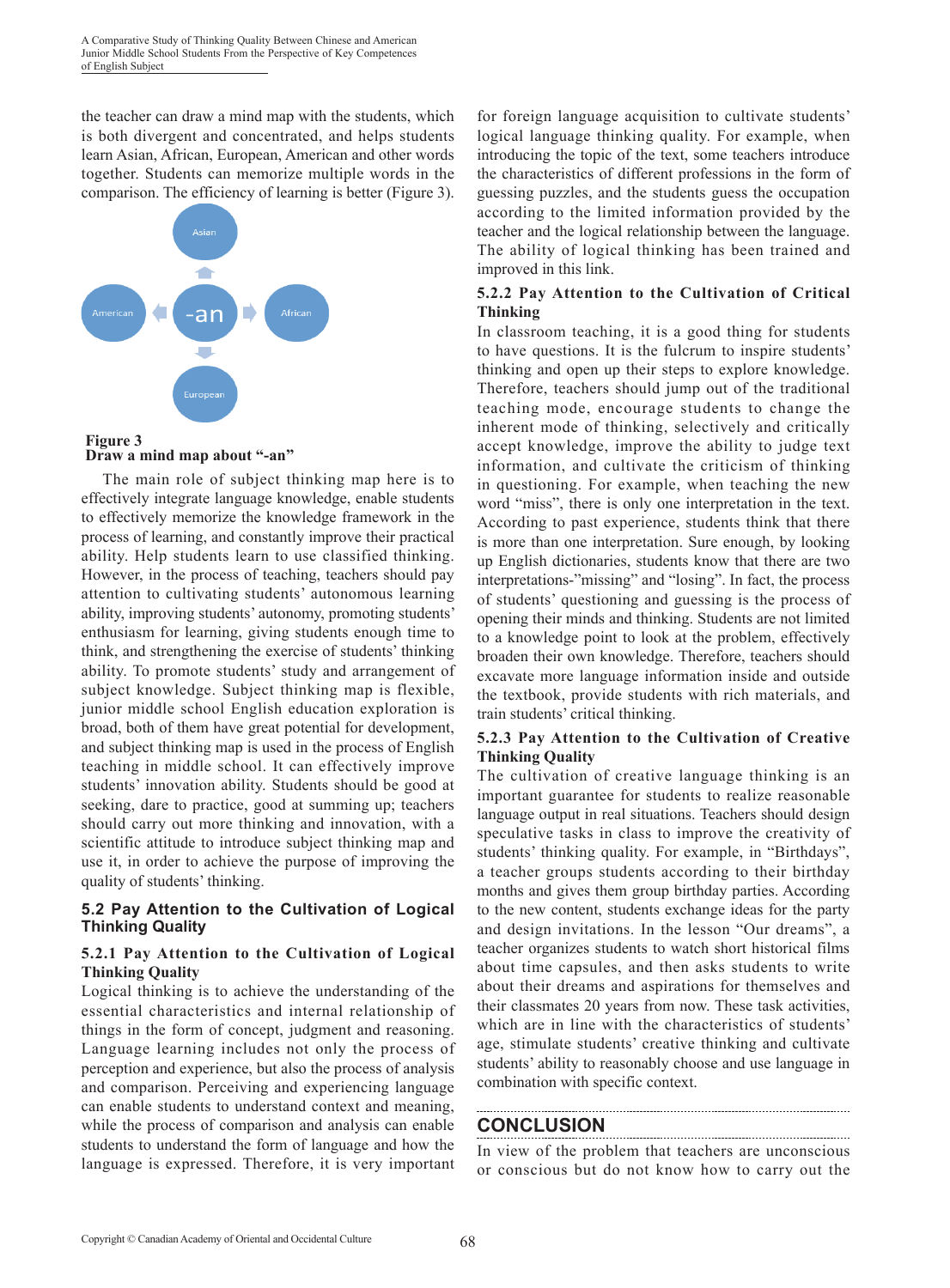cultivation of thinking quality, what should be used for reference is that teachers should first strengthen their own study of educational theory, improve their own core English literacy, and establish a great view of education. Instead of just staying at the subject level to understand today's education and teaching; Secondly, in the process of teaching practice, we should constantly reflect and summarize, take interest as the guidance, promote the formation of students' thinking quality, play a leading role in demonstration, appropriately increase extracurricular reading, and promote the cultivation of students' thinking habits. Thus, it is necessary to learn from American education of thinking quality.

Cultivating students' thinking quality in English subjects, it is to guide students to analyze and compare the similarities and differences of language and cultural phenomena, to summarize the characteristics of language and discourse, and to identify language forms and the function of discourse structure, analyzing the viewpoints, attitudes and values contained in discourse, so that students can have the mode of thinking such as observation, comparison, analysis, inference, induction, generalization, construction, identification, evaluation, and, induction, generalization, construction, identification, evaluation and innovation, so as to enhance the logic, criticism and creativity of thinking, and improve thinking quality (Xia, 2017).

In addition to the students' own reasons, the low quality of students' thinking has a lot to do with the teachers. According to the requirements of the development of the times and the actual situation of the development of middle school students, junior middle school English teachers should take effective methods to promote the efficient development of junior middle school English classroom and improve the English key competences of junior middle school students. To cultivate and develop students' thinking quality in English subject is to guide students to observe language and cultural phenomena, to analyze and compare their similarities and differences, to sum up the characteristics of language and discourse, and to identify the functions of language form and discourse structure. To analyze and evaluate the viewpoints, attitudes, emotions and intentions carried by the text, and to help students learn to observe, compare, analyze, infer, induce, construct, identify, evaluate, innovate and other ways of thinking, and to help students learn to observe, compare, analyze, infer, induce, construct, identify, evaluate and innovate. Enhance the logic, criticism and creativity of thinking, and improve the quality of thinking. At the same time, the improvement of thinking quality is beneficial to enhance students' English language ability, improve the efficiency of autonomous learning and form cross-cultural awareness.

### **REFERENCES**

- Ai, J. (2010). College English teaching under the consideration of "language Game" thinking. *Foreign Language Journal,*  (4)
- Aloqaili, A. S. (2001)*. Perceptions of Saudi Arabian reading teachers of selected concepts related to schema theory.* Unpublished Doctoral Dissertation, Ohio University, USA.
- Anderson, L. W., & Krathwohl, D. (2001). *A taxonomy for learning, teaching and assessing: A revision of bloom's taxonomy of educational objectives.* New York: Longman.
- Baron, J. (1993). Why teach thinking? *Applied Psychology: An International Review, 42*(3), 191-237.
- Berlitz, P. (2000). *Getting around*. NJ: Berlitz Language, Inc..
- Beyer, B. K. (1991). *Teaching thinking skills: A handbook for secondary school teachers*. London: Allyn and Bacon.
- Bloom, B. S. (1956). Taxonomy of Educational Objectives: The Classification of Educational Goals. Michigan: David Mckay Company.
- Borich, G. D. (1992). Effective Teaching Methods. New York: Merrill.
- Brown, H. D. (1994). *Teaching by principles: An interactive approach to language pedagogy*. NJ: Prentica Hall Regents.
- Cai, Q. T. (2017). Core accomplishment and coherence and integration of school curriculum. *Global Education Outlook,* (1).
- Chen, L. (2016). Eulogize "Student development core literacy system". *English Learning* (teacher's version), (1), 5-6.
- Chen, Y. J, & Liu, D. J. (2016). A study on the construction of native English teaching theory based on the Core Literacy of English subject. *Courses. Teaching Materials. Teaching Method,* (3).
- Cheng, V. M. (2010). Tensions and dilemmas of teachers in creativity reform in a Chinese context. *Thinking Skills and Creativity, 5*(3), 120-137.
- Conklin, J. (2005). A taxonomy for learning, teaching, and assessing: A revision of bloom's taxonomy of educational objectives. *Educational Horizons, 83*(3), 154-159.
- Cotton, K. (1988). *Classroom questioning*. Northwest Regional Educational Laboratory. www. nwrel. org/scpd/sirs/3/cu5. htm1.
- Cui, Y. X., & Li, S. (2017). Teaching reform based on the cultivation of students' core literacy. *Contemporary Education and Culture*.
- Deng, Y. Y. (2003). A comparison of english education between China and the United States in the 21 st Century. *Journal of Zhanjiang Normal University*, (10)
- Gardner, H. (1999). *Intelligence reframed.* New York: Basic Rooks.
- Hui, A. N. N., & Yuen, T. C. M. (2010). The blossoming of creativity in education in Asia: Changing views and challenges practices. *Thinking Skills and Creativity, 10* (5), 155-158.
- Hunkins, F. P. (1969). Effects of analysis and evaluation questions on various levels of achievement. *The Journal of Experimental Education*, (38), 45-58.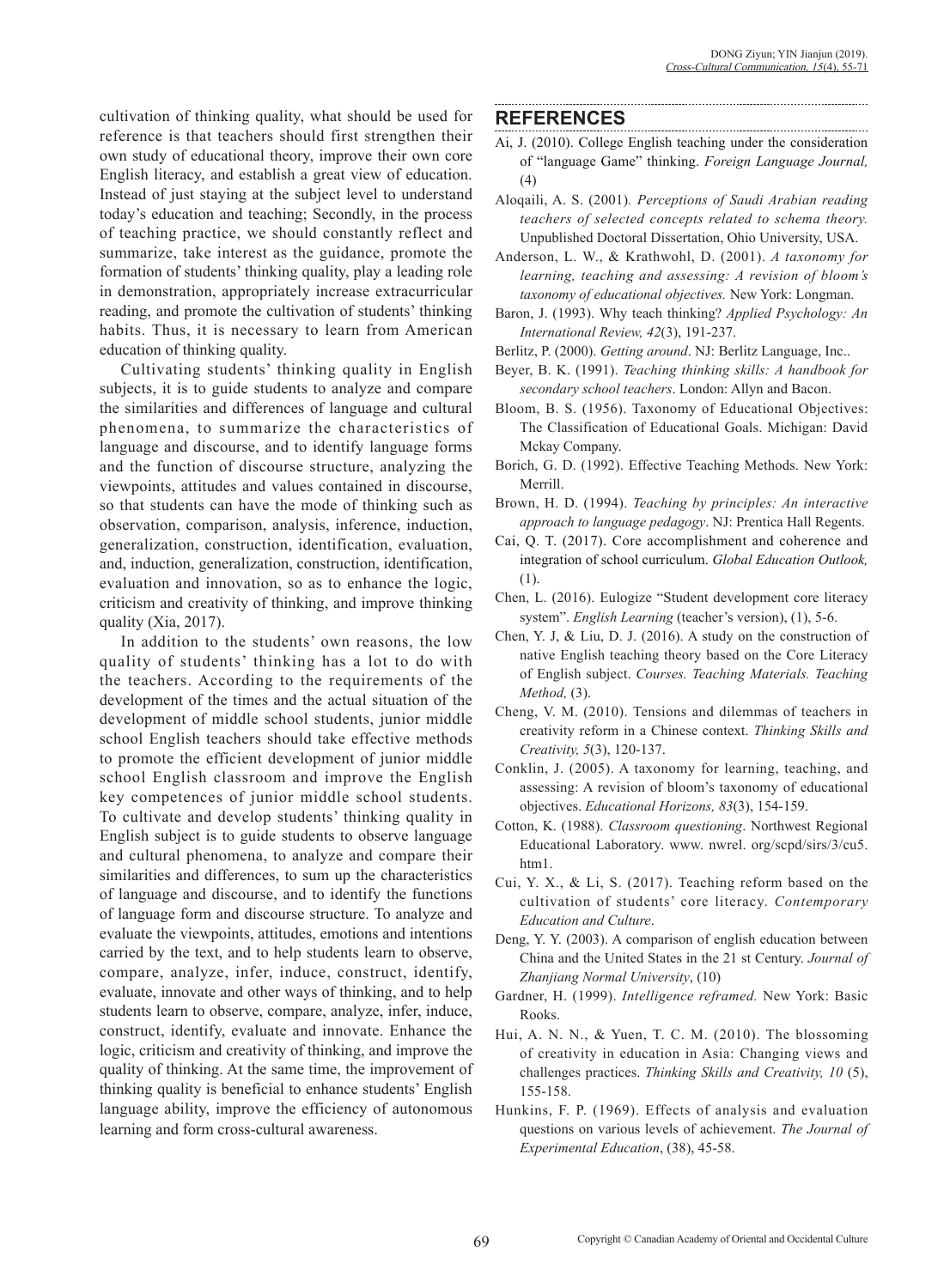- Jiang, F. (2017). Based on the core accomplishment, reconstruct the standard of good class. *Chinese Language Construction*, (3).
- Ke, J. N. (2010). The cultivation of innovative thinking in college English Teaching. *Journal of Nanjing Institute of Political Science*, (1).
- Li, H. L. (2013). A study on the multi-dimensional training model of college english creative thinking ability-- taking the innovative experimental class of Shenyang University of Aeronautics and Astronautics as an example. *Higher Agricultural Education*, (7), 76-78.
- Li, K. F. (2017). The construction of the evaluation index system of college students' "national identity" core literacy. *Party Building and Ideological Education in School*, (05).
- Li, L. (2016). Integrating thinking skills in foreign language learning: What can we learn from 56 teachers' perspectives? *Thinking Skills and Creativity*, (22), 273-288.
- Li, Q. H. (2017). A new probe into the teaching of discipline core literacy: taking Primary School English as an example. *Shanghai Education and Scientific Research*, (3).
- Li, Y. X., & Sun, Y. (2011). College English teaching and critical thinking training. *Journal of Hebei Normal University.*
- Liang, J. W., & Wang, X. M. (2017). The connotation and training mode of discipline core literacy. *Foreign Primary and Secondary Education*, (2)
- Lin, C. D. (2017). Construct the core accomplishment of students' development in China. *Study of Beijing Normal University (Social Science Edition)*, (1).
- Liu, Y. S. (2017). The limitation of "Core Literacy": also on the changes of educational goals in ancient and modern times. *Global Education Outlook*, (1).
- Long, M., & Sato, C. (1983). *Classroom foreigner talk discourse: Forms and functions of teachers' questions, in Seliger & long: Classroom oriented in second language acquisition* (pp.268-286). Rowley: Newbury House.
- Marin, L. M., & Halpern, D. F. (2011). Pedagogy for developing critical thinking in adolescents: Explicit instruction procedures greatest gains. *Thinking Skills and Creativity*, (6), 1-13.
- Mcpeck, J. (1981). *Critical thinking and education.* Oxford: Robinson.
- Ornstein, A. (1988). Questioning: The essence of good teaching. *NASSP Bulletin, 499*(11), 17-19.
- Pearson, P. D. (1985). Changing the face of reading comprehension instruction. *The Reading Teacher*, (38), 724- 738.
- Qatipi, S. (2011). Questioning and its true values in the process of learning and teaching to promote critical thinking. *Problems of Education in the 21th Century*. (38), 71-81.
- Rybold, G. (2010). Speaking and thinking: Understanding oral problem solving efficacy in second language learners. *Chinese Journal of Applied Linguistics* (Bimonthly), (3), 3-14.
- Shi, J. M. (2014). Core accomplishment: in order to cultivate people with all-round development. *People's Education*, (10).
- Song, L. Q., & Tian, L. L. (2017). The new way for the development of students' core Literacy in the era of Internet. *Audio-Visual Education in China*, (1).
- Song, X. Y. (2016). The improvement of the way of asking questions in junior middle school English class. *Teaching and Management*, (25).
- Sternberg, R. J. (1996). *Successful intelligence*. New York: Simon & Schuster.
- Tarman, B. (2015). Examination of the cognitive level of questions in social studies textbooks and the views of teachers based on bloom taxonomy. *Educational Sciences: Theory & Practice,* (1), 213-222.
- Wang, W. (2018). *A comparative study on the core literacy of Chinese and American students*. Shandong Normal University.
- Wilen, W. W. (1987). *Question, questioning techniques, and effective teaching.* Washington, D. C. : National Education Association.
- Williams, F. E. (1972). *A total creativity program for individualizing and humanizing the learning process*. Englewood Cliffs, NJ: Educational Technology Publications.
- Wintergerst, A. C. (1994). *Second language classroom interaction*. Toronto: University of Toronto Press.
- Wragg, E. C. (1984). Classroom teaching skill. New York: Nichols publishing Company,. Print.
- Wu, K. Y. (1993). Classroom interaction and teacher questions revisited. *RELC Journal, 24*(2), 49-67.
- Zhao, X. H. (1998). An investigation and analysis on teacher talk of university in English reading class. *Foreign Language World*, 17-23.